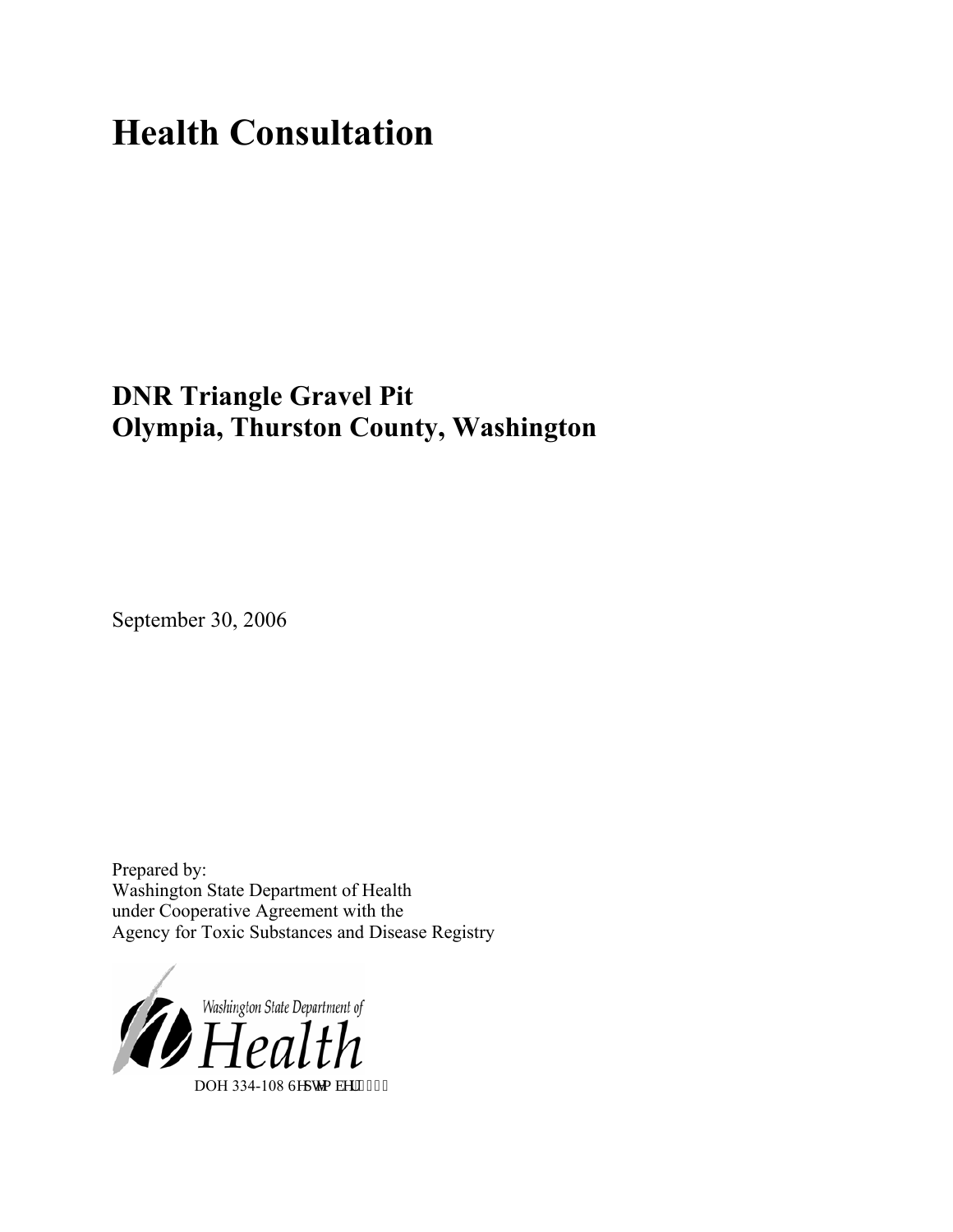

## **Forward**

The Washington State Department of Health (DOH) has prepared this health consultation in cooperation with the Agency for Toxic Substances and Disease Registry (ATSDR). ATSDR is part of the U.S. Department of Health and Human Services and is the principal federal public health agency responsible for health issues related to hazardous waste. This health consultation was prepared in accordance with methodologies and guidelines developed by ATSDR.

The purpose of this health consultation is to identify and prevent harmful human health effects resulting from exposure to hazardous substances in the environment. Health consultations focus on specific health issues so that DOH can respond to requests from concerned residents or agencies for health information on hazardous substances. DOH evaluates sampling data collected from a hazardous waste site, determines whether exposures have occurred or could occur, reports any potential harmful effects, and recommends actions to protect public health. The findings in this report are relevant to conditions at the site during the time of this health consultation, and should not necessarily be relied upon if site conditions or land use changes in the future.

For additional information or questions regarding DOH or the contents of this health consultation, please call the health advisor who prepared this document:

Lenford O'Garro Washington State Department of Health Office of Environmental Health Assessments P.O. Box 47846 Olympia, WA 98504-7846 (360) 236-3376 1-877-485-7316 Website: [www.doh.wa.gov/](http://www.doh.wa.gov/consults)eqpuww

For more information about ATSDR, contact the ATSDR Information Center at 1-888-422-8737 or visit the agency's Web site: www.atsdr.cdc.gov/.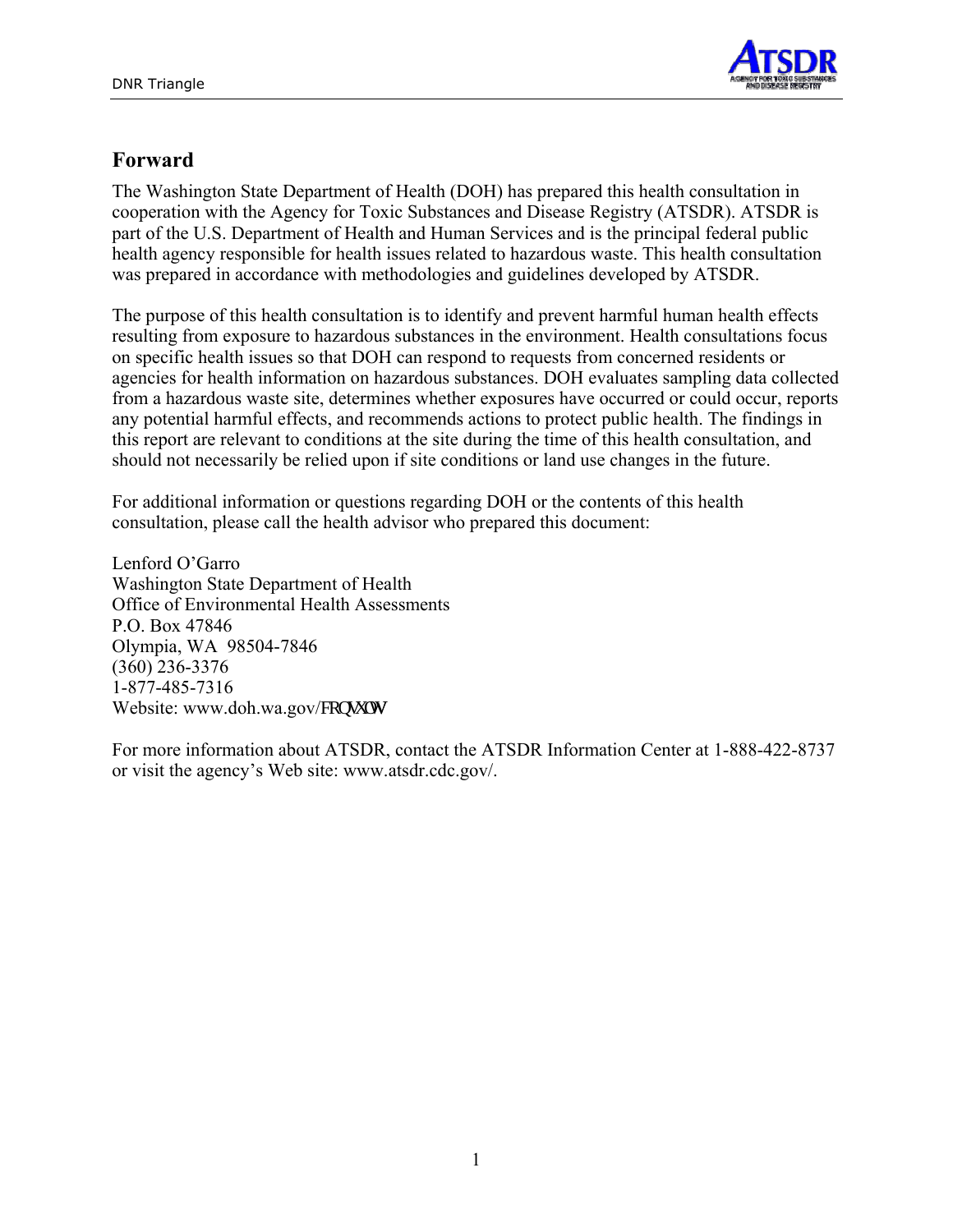

## **Table of Contents**

| Forward |    |
|---------|----|
|         |    |
|         |    |
|         |    |
|         | -9 |
|         |    |
|         |    |
|         |    |
|         |    |
|         |    |
|         |    |
|         |    |
|         |    |
|         | 17 |
|         |    |
|         | 20 |
|         | 21 |
|         |    |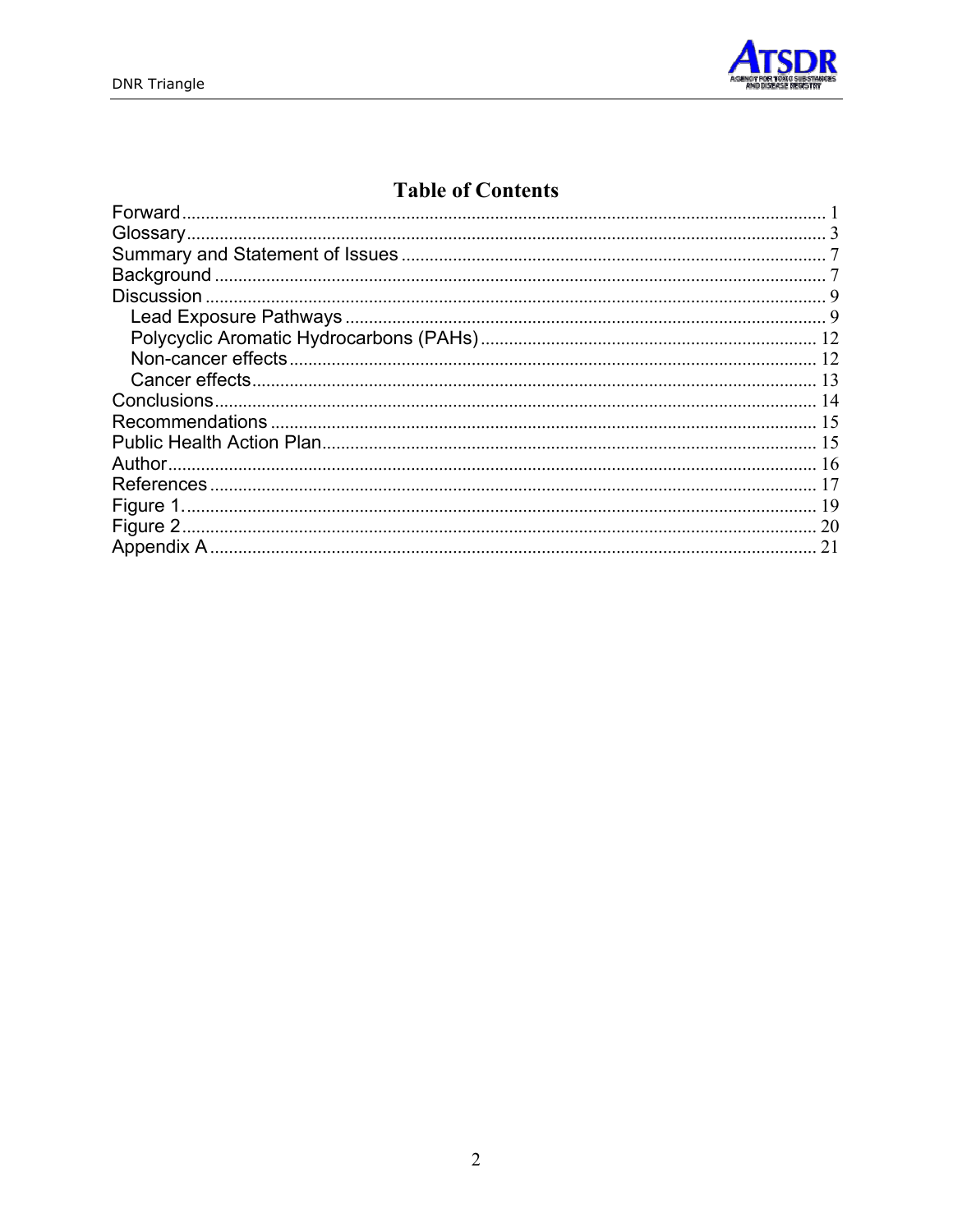

## Gl**ossar**y

| <b>Agency for Toxic</b><br><b>Substances and Disease</b><br><b>Registry (ATSDR)</b> | The principal federal public health agency involved with hazardous waste<br>issues, responsible for preventing or reducing the harmful effects of<br>exposure to hazardous substances on human health and quality of life.<br>ATSDR is part of the U.S. Department of Health and Human Services.                                                                                                                                                                                                                                                                                                                          |  |  |  |  |
|-------------------------------------------------------------------------------------|---------------------------------------------------------------------------------------------------------------------------------------------------------------------------------------------------------------------------------------------------------------------------------------------------------------------------------------------------------------------------------------------------------------------------------------------------------------------------------------------------------------------------------------------------------------------------------------------------------------------------|--|--|--|--|
| <b>Aquifer</b>                                                                      | An underground formation composed of materials such as sand, soil, or<br>gravel that can store and/or supply groundwater to wells and springs.                                                                                                                                                                                                                                                                                                                                                                                                                                                                            |  |  |  |  |
| <b>Cancer Risk</b>                                                                  | A theoretical risk for developing cancer if exposed to a substance every day<br>for 70 years (a lifetime exposure). The true risk might be lower.                                                                                                                                                                                                                                                                                                                                                                                                                                                                         |  |  |  |  |
| <b>Cancer Risk Evaluation</b><br>Guide (CREG)                                       | The concentration of a chemical in air, soil or water that is expected to<br>cause no more than one excess cancer in a million persons exposed over a<br>lifetime. The CREG is a comparison value used to select contaminants of<br>potential health concern and is based on the <i>cancer slope factor</i> (CSF).                                                                                                                                                                                                                                                                                                        |  |  |  |  |
| <b>Cancer Slope Factor</b>                                                          | A number assigned to a cancer causing chemical that is used to estimate its<br>ability to cause cancer in humans.                                                                                                                                                                                                                                                                                                                                                                                                                                                                                                         |  |  |  |  |
| Carcinogen                                                                          | Any substance that causes cancer.                                                                                                                                                                                                                                                                                                                                                                                                                                                                                                                                                                                         |  |  |  |  |
| <b>Comparison value</b>                                                             | Calculated concentration of a substance in air, water, food, or soil that is<br>unlikely to cause harmful (adverse) health effects in exposed people. The<br>CV is used as a screening level during the public health assessment<br>process. Substances found in amounts greater than their CVs might be<br>selected for further evaluation in the public health assessment process.                                                                                                                                                                                                                                      |  |  |  |  |
| Contaminant                                                                         | A substance that is either present in an environment where it does not<br>belong or is present at levels that might cause harmful (adverse) health<br>effects.                                                                                                                                                                                                                                                                                                                                                                                                                                                            |  |  |  |  |
| <b>Dermal Contact</b>                                                               | Contact with (touching) the skin (see route of exposure).                                                                                                                                                                                                                                                                                                                                                                                                                                                                                                                                                                 |  |  |  |  |
| <b>Dose</b><br>(for chemicals that are not<br>radioactive)                          | The amount of a substance to which a person is exposed over some time<br>period. Dose is a measurement of exposure. Dose is often expressed as<br>milligram (amount) per kilogram (a measure of body weight) per day (a<br>measure of time) when people eat or drink contaminated water, food, or<br>soil. In general, the greater the dose, the greater the likelihood of an effect.<br>An "exposure dose" is how much of a substance is encountered in the<br>environment. An "absorbed dose" is the amount of a substance that<br>actually got into the body through the eyes, skin, stomach, intestines, or<br>lungs. |  |  |  |  |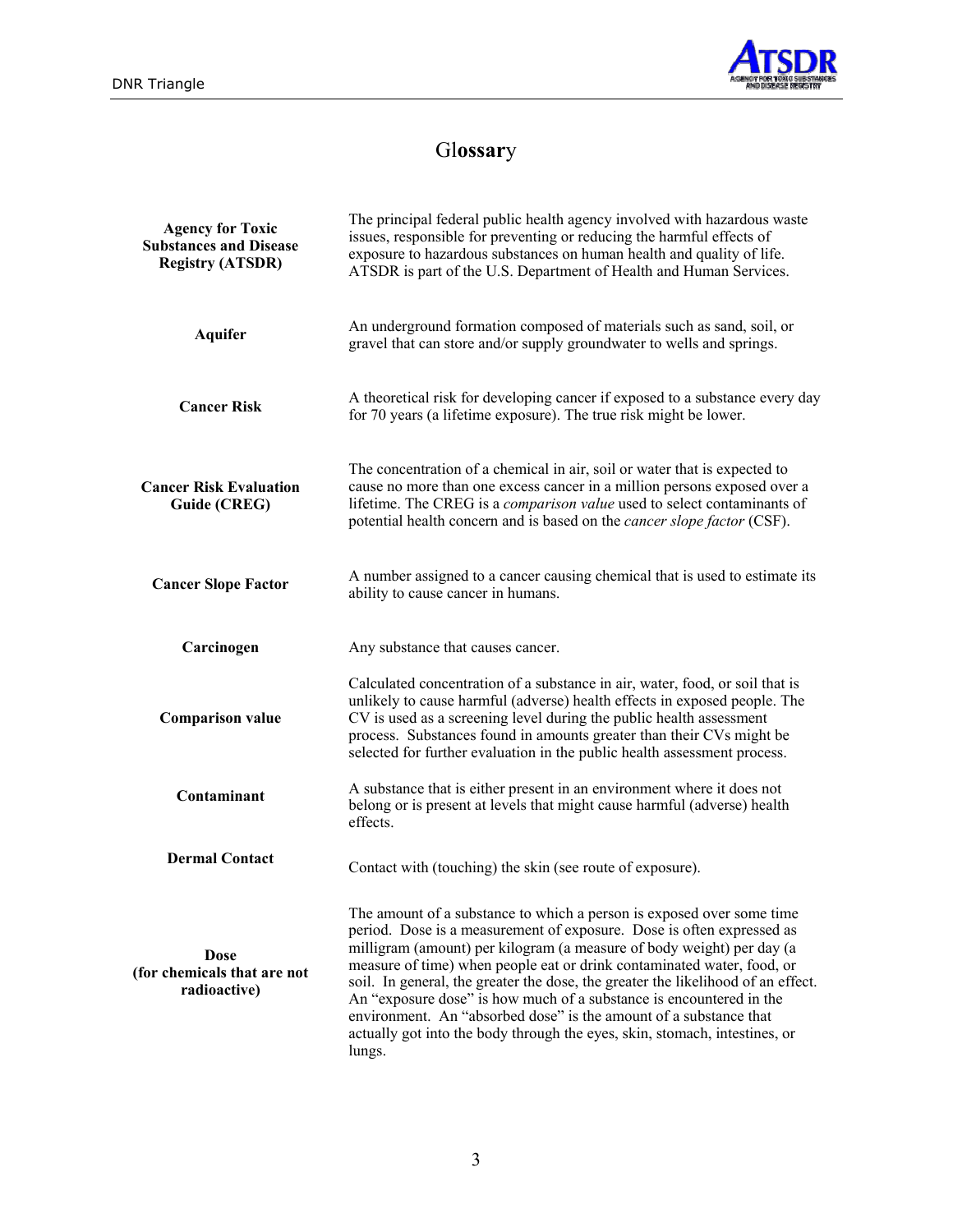

| <b>Environmental Media</b><br><b>Evaluation Guide</b><br>(EMEG) | A concentration in air, soil, or water below which adverse non-cancer<br>health effects are not expected to occur. The EMEG is a comparison value<br>used to select contaminants of potential health concern and is based on<br>ATSDR's minimal risk level (MRL).                          |
|-----------------------------------------------------------------|--------------------------------------------------------------------------------------------------------------------------------------------------------------------------------------------------------------------------------------------------------------------------------------------|
| <b>Environmental Protection</b><br><b>Agency (EPA)</b>          | United States Environmental Protection Agency.                                                                                                                                                                                                                                             |
| <b>Exposure</b>                                                 | Contact with a substance by swallowing, breathing, or touching the skin or<br>eyes. Exposure may be short-term [acute exposure], of intermediate<br>duration, or long-term [chronic exposure].                                                                                             |
| Groundwater                                                     | Water beneath the earth's surface in the spaces between soil particles and<br>between rock surfaces [compare with surface water].                                                                                                                                                          |
| <b>Hazardous substance</b>                                      | Any material that poses a threat to public health and/or the environment.<br>Typical hazardous substances are materials that are toxic, corrosive,<br>ignitable, explosive, or chemically reactive.                                                                                        |
| Ingestion                                                       | The act of swallowing something through eating, drinking, or mouthing<br>objects. A hazardous substance can enter the body this way [see route of<br>exposure].                                                                                                                            |
| <b>Ingestion rate</b>                                           | The amount of an environmental medium that could be ingested typically<br>on a daily basis. Units for IR are usually liter/day for water, and mg/day for<br>soil.                                                                                                                          |
| <b>Inhalation</b>                                               | The act of breathing. A hazardous substance can enter the body this way<br>[see route of exposure].                                                                                                                                                                                        |
| Inorganic                                                       | Compounds composed of mineral materials, including elemental salts and<br>metals such as iron, aluminum, mercury, and zinc.                                                                                                                                                                |
| <b>Lowest Observed Adverse</b><br><b>Effect Level (LOAEL)</b>   | The lowest tested dose of a substance that has been reported to cause<br>harmful (adverse) health effects in people or animals.                                                                                                                                                            |
| <b>Maximum Contaminant</b><br>Level (MCL)                       | A drinking water regulation established by the federal Safe Drinking Water<br>Act. It is the maximum permissible concentration of a contaminant in water<br>that is delivered to the free flowing outlet of the ultimate user of a public<br>water system. MCLs are enforceable standards. |
| Media                                                           | Soil, water, air, plants, animals, or any other part of the environment that<br>can contain contaminants.                                                                                                                                                                                  |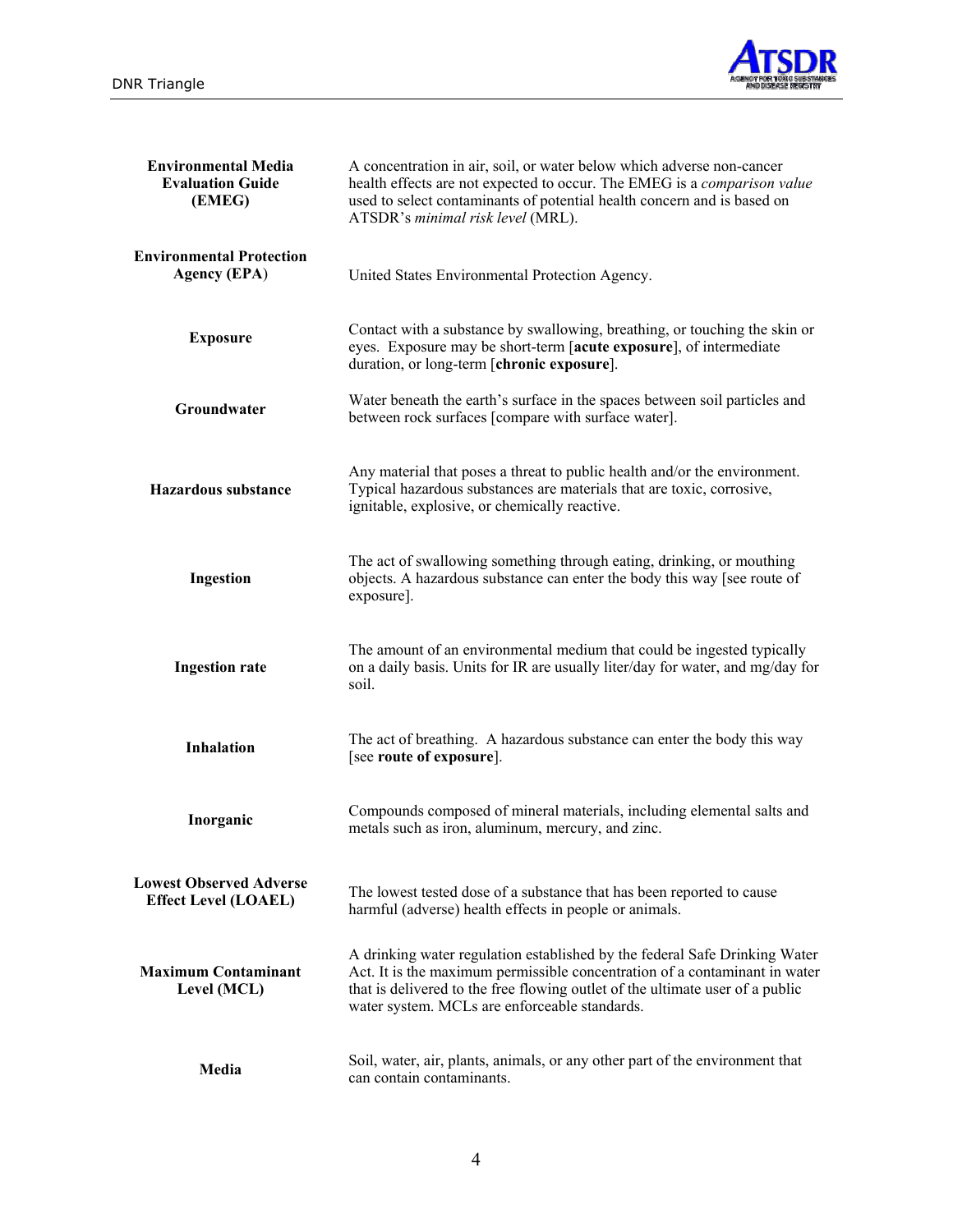

| <b>Minimal Risk Level</b><br>(MRL)                               | An ATSDR estimate of daily human exposure to a hazardous substance at<br>or below which that substance is unlikely to pose a measurable risk of<br>harmful (adverse), noncancerous effects. MRLs are calculated for a route<br>of exposure (inhalation or oral) over a specified time period (acute,<br>intermediate, or chronic). MRLs should not be used as predictors of<br>harmful (adverse) health effects [see reference dose]. |  |  |  |  |
|------------------------------------------------------------------|---------------------------------------------------------------------------------------------------------------------------------------------------------------------------------------------------------------------------------------------------------------------------------------------------------------------------------------------------------------------------------------------------------------------------------------|--|--|--|--|
| <b>Model Toxics Control Act</b><br>(MTCA)                        | The hazardous waste cleanup law for Washington State.                                                                                                                                                                                                                                                                                                                                                                                 |  |  |  |  |
| No apparent public health<br>hazard                              | A category used in ATSDR's public health assessments for sites where<br>human exposure to contaminated media might be occurring, might have<br>occurred in the past, or might occur in the future, but where the exposure is<br>not expected to cause any harmful health effects.                                                                                                                                                     |  |  |  |  |
| <b>No Observed Adverse</b><br><b>Effect Level (NOAEL)</b>        | The highest tested dose of a substance that has been reported to have no<br>harmful (adverse) health effects on people or animals.                                                                                                                                                                                                                                                                                                    |  |  |  |  |
| <b>Oral Reference Dose</b><br>(RfD)                              | An amount of chemical ingested into the body (i.e., dose) below which<br>health effects are not expected. RfDs are published by EPA.                                                                                                                                                                                                                                                                                                  |  |  |  |  |
| Organic                                                          | Compounds composed of carbon, including materials such as solvents, oils,<br>and pesticides that are not easily dissolved in water.                                                                                                                                                                                                                                                                                                   |  |  |  |  |
| Parts per billion<br>(ppb)/Parts per million<br>(ppm)            | Units commonly used to express low concentrations of contaminants. For<br>example, 1 ounce of trichloroethylene (TCE) in 1 million ounces of water<br>is 1 ppm. 1 ounce of TCE in 1 billion ounces of water is 1 ppb. If one drop<br>of TCE is mixed in a competition size swimming pool, the water will<br>contain about 1 ppb of TCE.                                                                                               |  |  |  |  |
| Plume                                                            | A volume of a substance that moves from its source to places farther away<br>from the source. Plumes can be described by the volume of air or water<br>they occupy and the direction they move. For example, a plume can be a<br>column of smoke from a chimney or a substance moving with groundwater.                                                                                                                               |  |  |  |  |
| <b>Reference Dose Media</b><br><b>Evaluation Guide</b><br>(RMEG) | A concentration in air, soil, or water below which adverse non-cancer<br>health effects are not expected to occur. The RMEG is a comparison value<br>used to select contaminants of potential health concern and is based on<br>EPA's oral reference dose (RfD).                                                                                                                                                                      |  |  |  |  |
| Route of exposure                                                | The way people come into contact with a hazardous substance. Three<br>routes of exposure are breathing [inhalation], eating or drinking [ingestion],<br>or contact with the skin [dermal contact].                                                                                                                                                                                                                                    |  |  |  |  |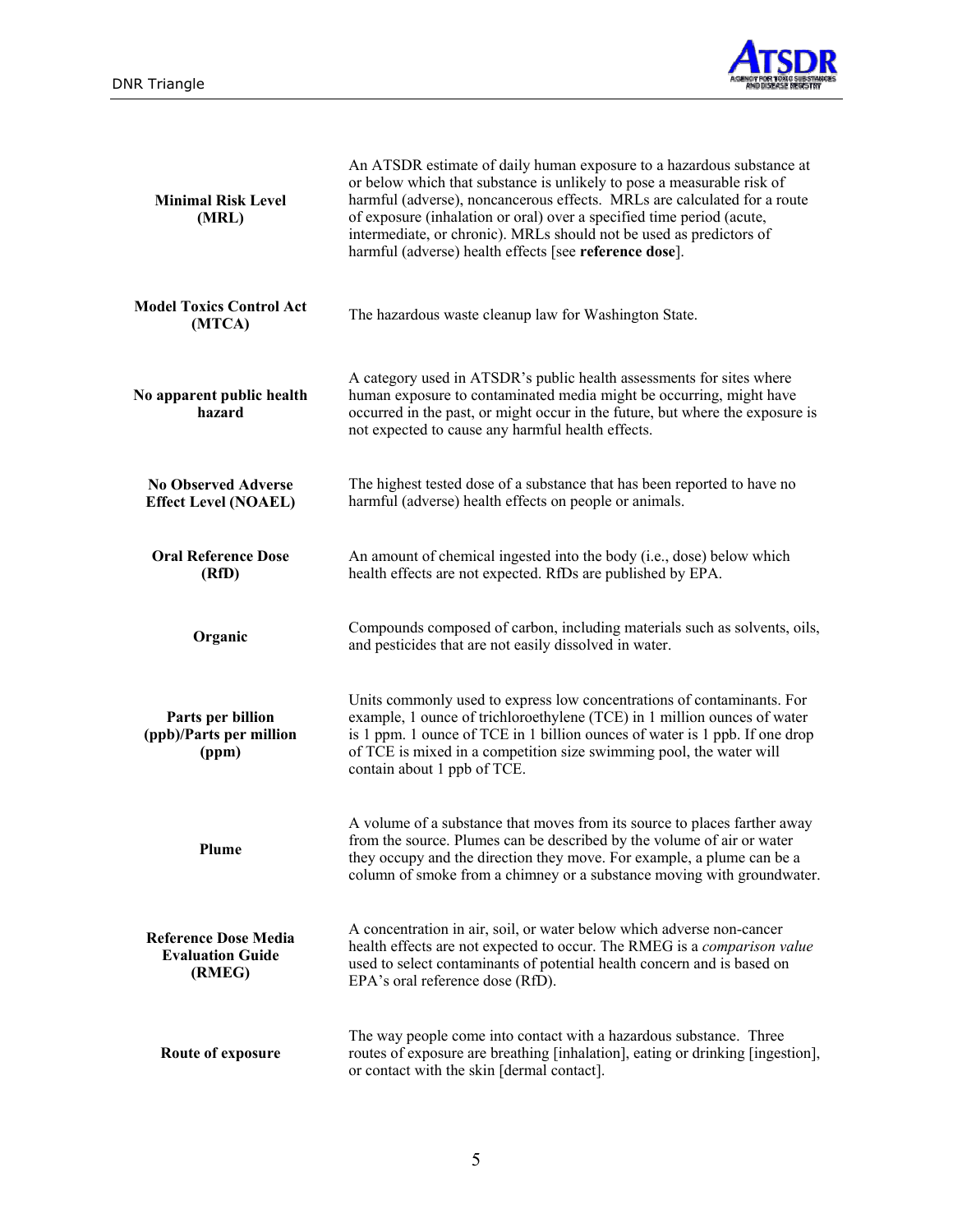

| <b>Surface Water</b>               | Water on the surface of the earth, such as in lakes, rivers, streams, ponds,<br>and springs [compare with <b>groundwater</b> ].                           |
|------------------------------------|-----------------------------------------------------------------------------------------------------------------------------------------------------------|
| Volatile organic<br>compound (VOC) | Organic compounds that evaporate readily into the air. VOCs include<br>substances such as benzene, toluene, methylene chloride, and methyl<br>chloroform. |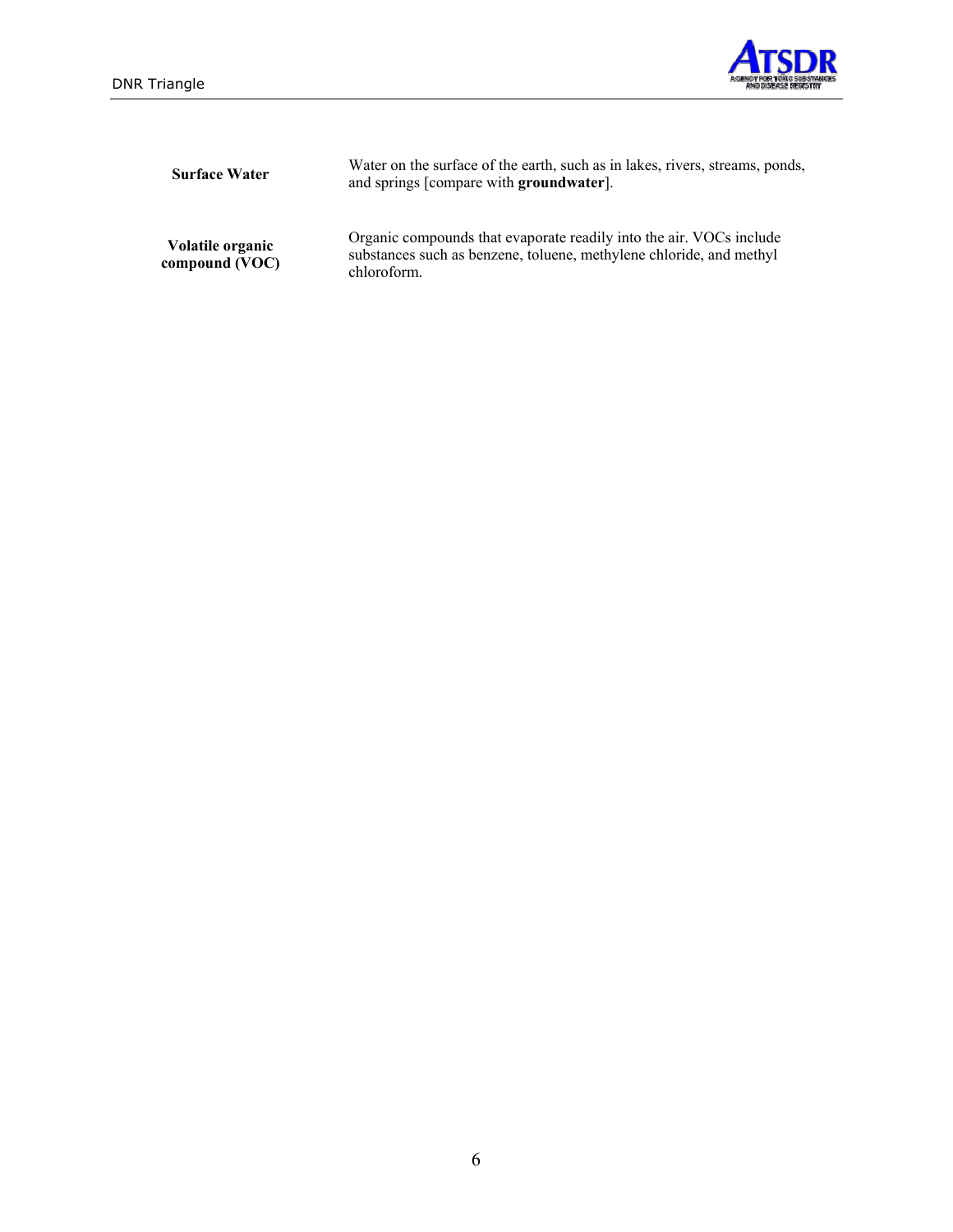

## **Summary and Statement of Issues**

The Washington State Department of Health (DOH) has prepared this health consultation at the request of the Washington Department of Natural Resources (DNR). The purpose of this health consultation is to evaluate the potential health hazard posed by lead contamination in soil at the DNR Triangle Gravel Pit (Triangle Pit) in Thurston County, Olympia, Washington. DOH prepares health consultations under a cooperative agreement with the Agency for Toxic Substances and Disease Registry (ATSDR).

## **Background**

The DNR Triangle Pit is located near the junction of Waddell Creek and Sherman Roads in the Capitol State Forest east of Olympia, Washington (See figure 1). Capitol State Forest is part of the state trust lands. These state trust lands provide income to trusts beneficiaries in Washington State through forest management activities, while also providing habitat for many native plants and animals, and allowing recreational and educational opportunities for visitors.

The Triangle pit was developed as a gravel mine by the DNR. Recreational target shooters frequent the pit. Years of use of the pit as a shooting area has resulted in a buildup of lead, including bullets and bullet fragments, and other contaminants related to shooting activities. In addition to recreational shooting, there is limited use by off road vehicles (ORV (dirt bike or allterrain vehicle)) within the pit area (See figure 2).

In April 2004, Thurston County Public Health and Social Services Department (TCHD) collected a limited number of surface (0 -1 inch) and subsurface soil samples from the DNR Pit. However, Table 1 shows the range of surface soil only [1]. Lead levels from those samples ranged from 825 milligrams per kilogram (mg/kg) to 9290 mg/kg. Copper ranged from 106 mg/kg to 590 mg/kg. Note: mg/kg is also equal to parts per million (ppm).

**Table 1**. Concentrations of inorganic compounds detected in soil (0 -1 inch) in 2004 and their respective comparison values at the DNR triangle gravel pit in Olympia, Thurston County, Washington.

| <b>Compounds</b> | <b>Maximum</b><br>Concentration<br>(ppm) | <b>Range of</b><br>Concentration<br>(ppm) | <b>EPA</b><br>Cancer<br><b>Class</b> | Comparison<br>Value (ppm) | Comparison<br>Value<br>Reference |  |
|------------------|------------------------------------------|-------------------------------------------|--------------------------------------|---------------------------|----------------------------------|--|
| Copper           |                                          |                                           |                                      |                           |                                  |  |
| 590              |                                          |                                           |                                      |                           |                                  |  |
| $106 - 590$      |                                          |                                           |                                      |                           |                                  |  |
| D                |                                          |                                           |                                      |                           |                                  |  |
| 2000             |                                          |                                           |                                      |                           |                                  |  |
| <b>IM EMEG</b>   |                                          |                                           |                                      |                           |                                  |  |
|                  |                                          |                                           |                                      |                           |                                  |  |
| Lead             |                                          |                                           |                                      |                           |                                  |  |
| 9290             |                                          |                                           |                                      |                           |                                  |  |
| $825 - 9290$     |                                          |                                           |                                      |                           |                                  |  |
| <b>B2</b>        |                                          |                                           |                                      |                           |                                  |  |
| 250              |                                          |                                           |                                      |                           |                                  |  |
|                  |                                          |                                           |                                      |                           |                                  |  |

**Inorganic**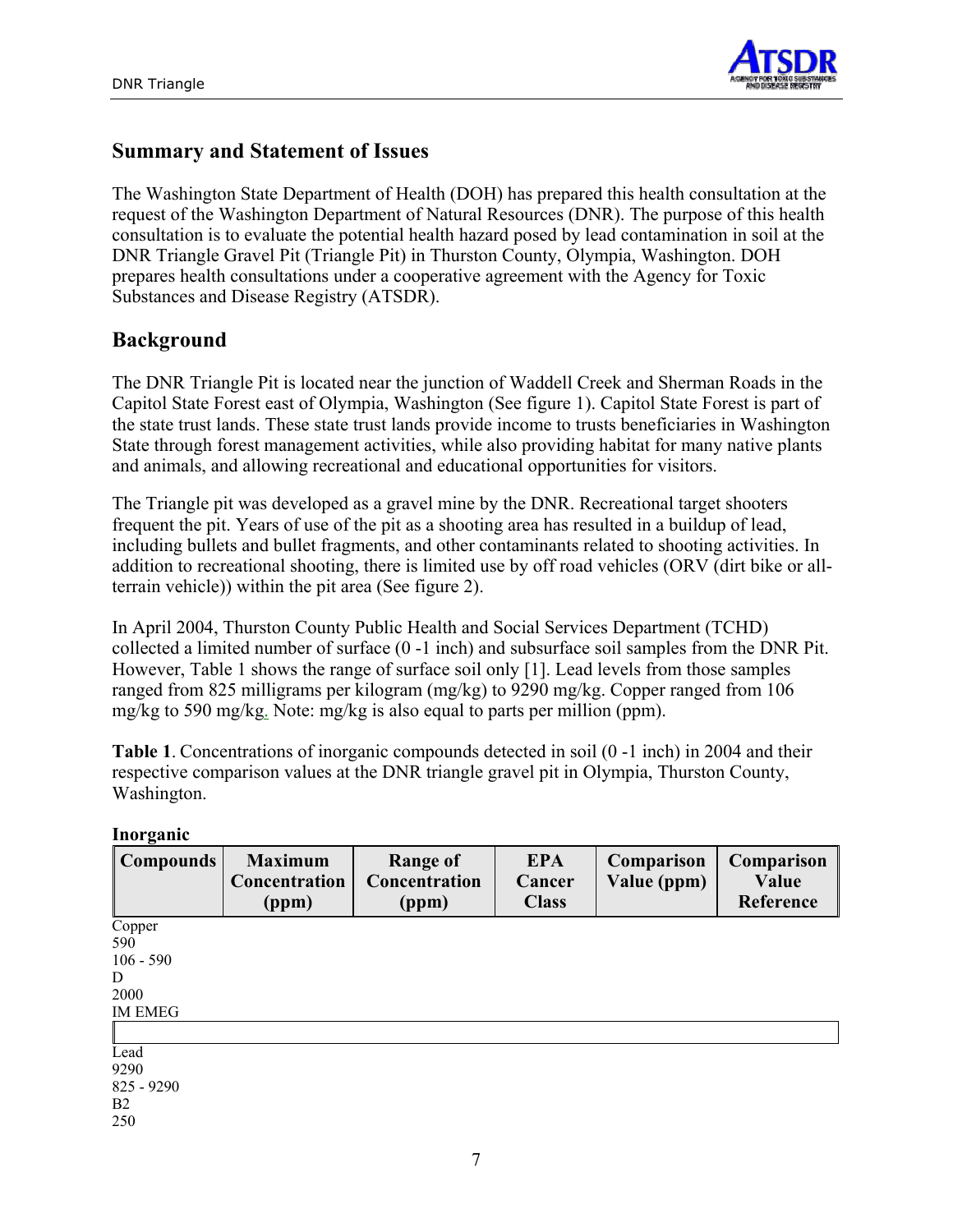

**MTCA** 

IM EMEG - ATSDR's Intermediate Environmental Media Evaluation Guide (child) B2 - EPA: Probable human carcinogen (inadequate human, sufficient animal studies) MTCA – Washington State Department of Ecology: Model Toxics Control Act

In May 2005, Landau Associates (Landau) were hired by DNR to conduct a preliminary investigation of shallow soil (0 to 18 inches) [2]. Landau conducted further investigation of the site to define the vertical (0 to 24 inches) and lateral extent of the lead contaminated soil in June 2005. Sixty-three soil samples were collected from 43 sample locations at the site. Only soil particles less than two millimeters in diameter were provided for laboratory analysis. However, the report did not indicate whether lead shots or bullet fragments were removed before sample analysis. The results indicated a maximum lead contamination of 58,500 ppm (See table 2). About 10 % (six samples) of the 63 soil samples collected were analyzed for polycyclic aromatic hydrocarbons (PAHs). The maximum concentration for the 10 % of soil samples analyzed for PAHs are shown in Table 2 below.

**Table 2**. Maximum concentrations of contaminants detected in soil (0-6 inches) in 2005 and their respective comparison values at the DNR Triangle Pit site in Olympia, Thurston County, Washington.

**Co mp ou nd s Maximum Concentration (ppm) Comparison Value (ppm) EPA Cancer Class Comparison Value Reference Contaminant of Concern** Lead 58,500 250  $B<sub>2</sub>$ **MTCA** Yes Dibenzofuran 0.021 290 D Region 9 No 2-Methynaphthalene 0.019 200 IN RMEG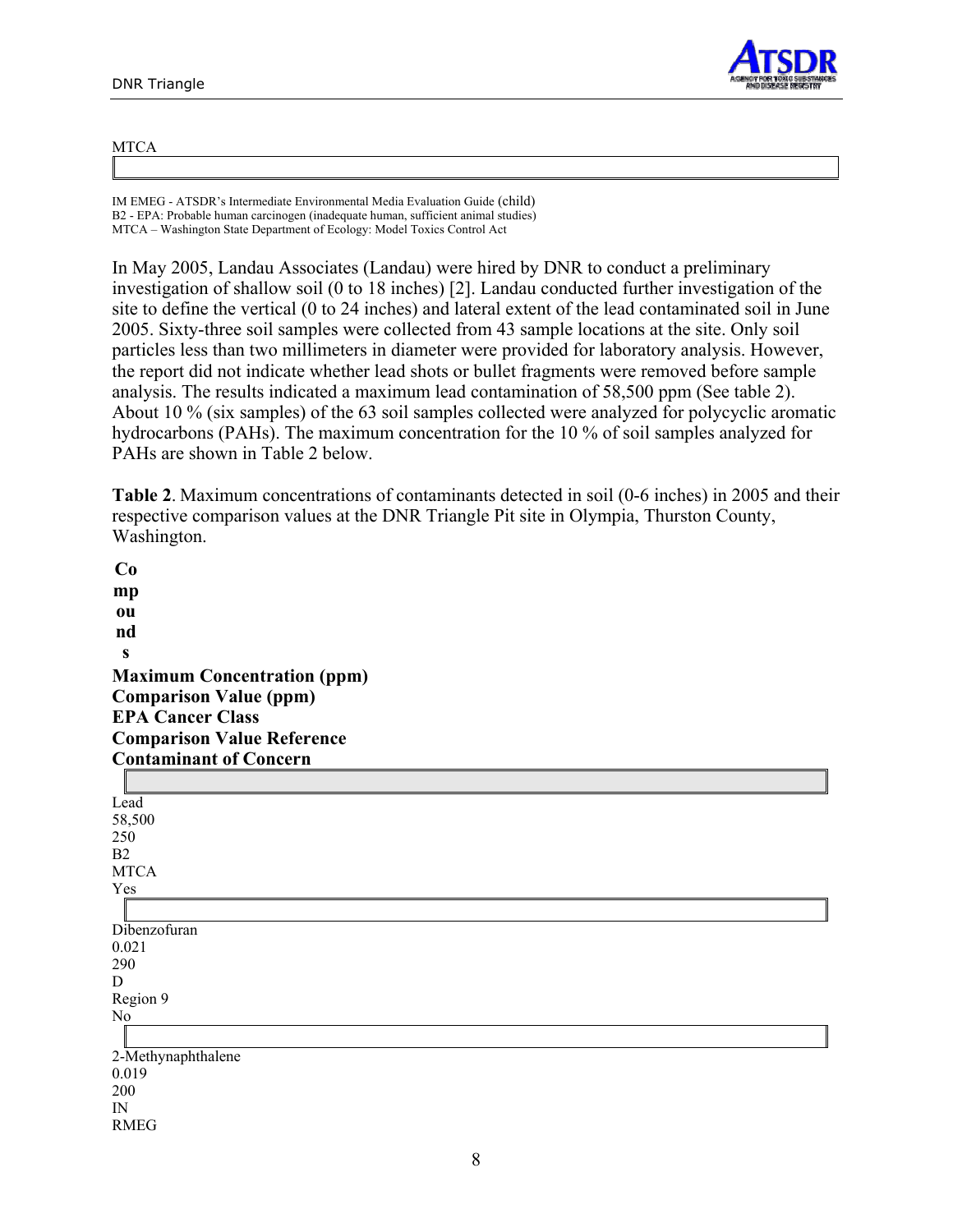

| No                                  |  |
|-------------------------------------|--|
|                                     |  |
| Naphthalene                         |  |
| 0.013U                              |  |
| 1000                                |  |
| $\mathsf{C}$                        |  |
| <b>RMEG</b>                         |  |
| No                                  |  |
|                                     |  |
| Acenaphthene                        |  |
| 0.2                                 |  |
| 3000                                |  |
|                                     |  |
| <b>RMEG</b>                         |  |
| No                                  |  |
|                                     |  |
| Anthracene                          |  |
| 0.3                                 |  |
| 20000                               |  |
| ${\bf D}$                           |  |
| <b>RMEG</b>                         |  |
| No                                  |  |
|                                     |  |
| Benzo(a)anthracene                  |  |
| 2.7                                 |  |
| 0.62                                |  |
| B2                                  |  |
| Region 9<br>cPAH                    |  |
|                                     |  |
|                                     |  |
| Acenapthylene                       |  |
| $0.013\overline{U}$                 |  |
| $2000*$                             |  |
|                                     |  |
| No                                  |  |
|                                     |  |
|                                     |  |
| $D$ ibenzo(a,h)anthracene           |  |
| 0.57                                |  |
| $0.062\,$<br>$\mathbf{B2}$          |  |
| Region 9                            |  |
| cPAH                                |  |
|                                     |  |
|                                     |  |
| Chrysene                            |  |
| 3.3                                 |  |
| 62<br>B2                            |  |
|                                     |  |
| Region 9<br>$c\overline{PAH}$       |  |
|                                     |  |
|                                     |  |
| Benzo(b)fluoranthene<br>2.2<br>0.62 |  |
|                                     |  |
|                                     |  |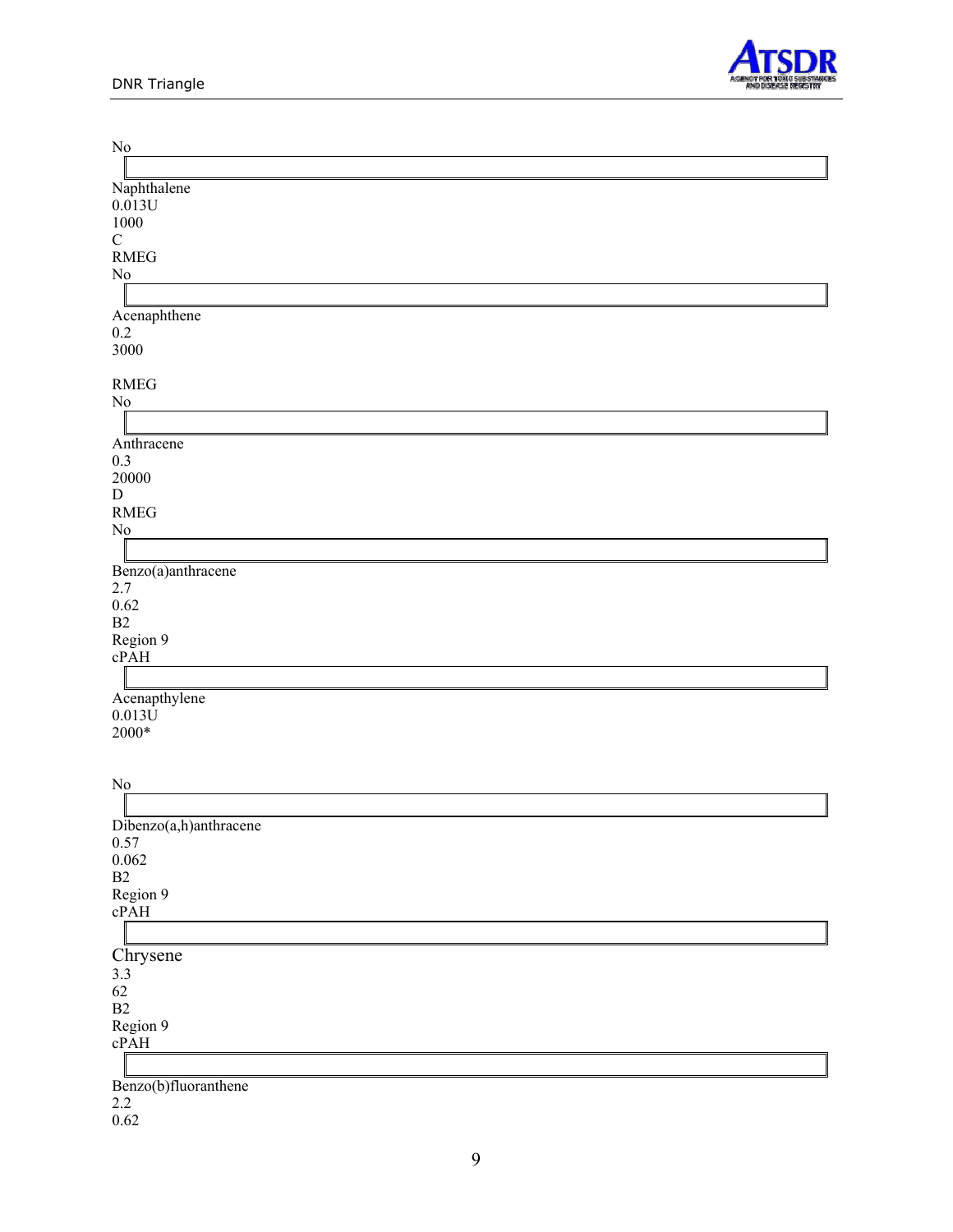

| B2                           |
|------------------------------|
| Region 9                     |
| cPAH                         |
|                              |
| Benzo(k)fluoranthene         |
| $1.3$                        |
| 6.2                          |
| B2                           |
| Region 9                     |
| cPAH                         |
|                              |
| Benzo(a)pyrene               |
| $4.0\,$                      |
| 0.062                        |
| B2                           |
| Region 9                     |
| cPAH                         |
|                              |
| Fluoranthene                 |
| 2.0                          |
| 2000                         |
| ${\bf D}$                    |
| <b>RMEG</b>                  |
| N <sub>0</sub>               |
|                              |
| Fluorene                     |
| 0.065                        |
| 2000                         |
| ${\bf D}$                    |
| <b>RMEG</b>                  |
| N <sub>0</sub>               |
|                              |
| Indeno $(1,2,3$ -cd)- pyrene |
| 1.3                          |
| 0.62                         |
| B2                           |
| Region 9                     |
| cPAH                         |
|                              |
|                              |
| Benzo(g,h,I)perylene<br>2.3  |
| $2000\text{*}$               |
| ${\bf D}$                    |
|                              |
| $\rm No$                     |
|                              |
| Phenanthrene                 |
| $1.0\,$                      |
| $2000\text{*}$               |
| ${\bf D}$                    |
|                              |
| $\rm No$                     |
|                              |
| Pyrene                       |
|                              |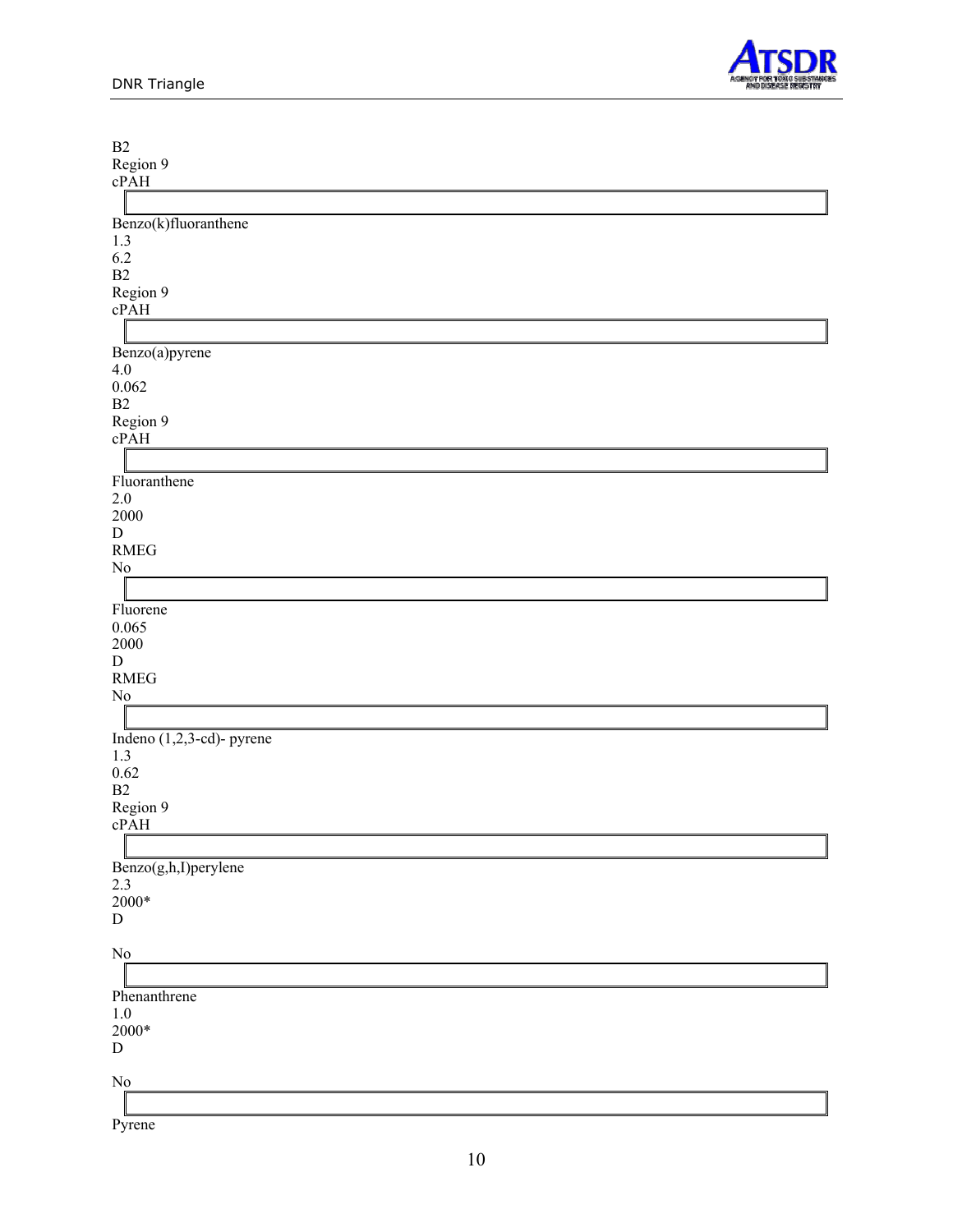

2.8 2000  $\mathbf D$ RMEG No

RMEG - ATSDR's Reference Dose Media Evaluation Guide (child)

- U- data qualifier: The compound was analyzed for, but was not detected at the given reporting limit.
- B2 EPA: Probable human carcinogen (inadequate human, sufficient animal studies)
- C EPA: Possible human carcinogen (no human, limited animal studies)
- D EPA: Not classifiable as to health carcinogenicity
- Region 9 EPA: Preliminary Remediation Goals
- cPAH carcinogenic Polycyclic Aromatic Hydrocarbons
- MTCA Washington State Department of Ecology: Model Toxics Control Act
- \* Fluoranthene RMEG value was used as a surrogate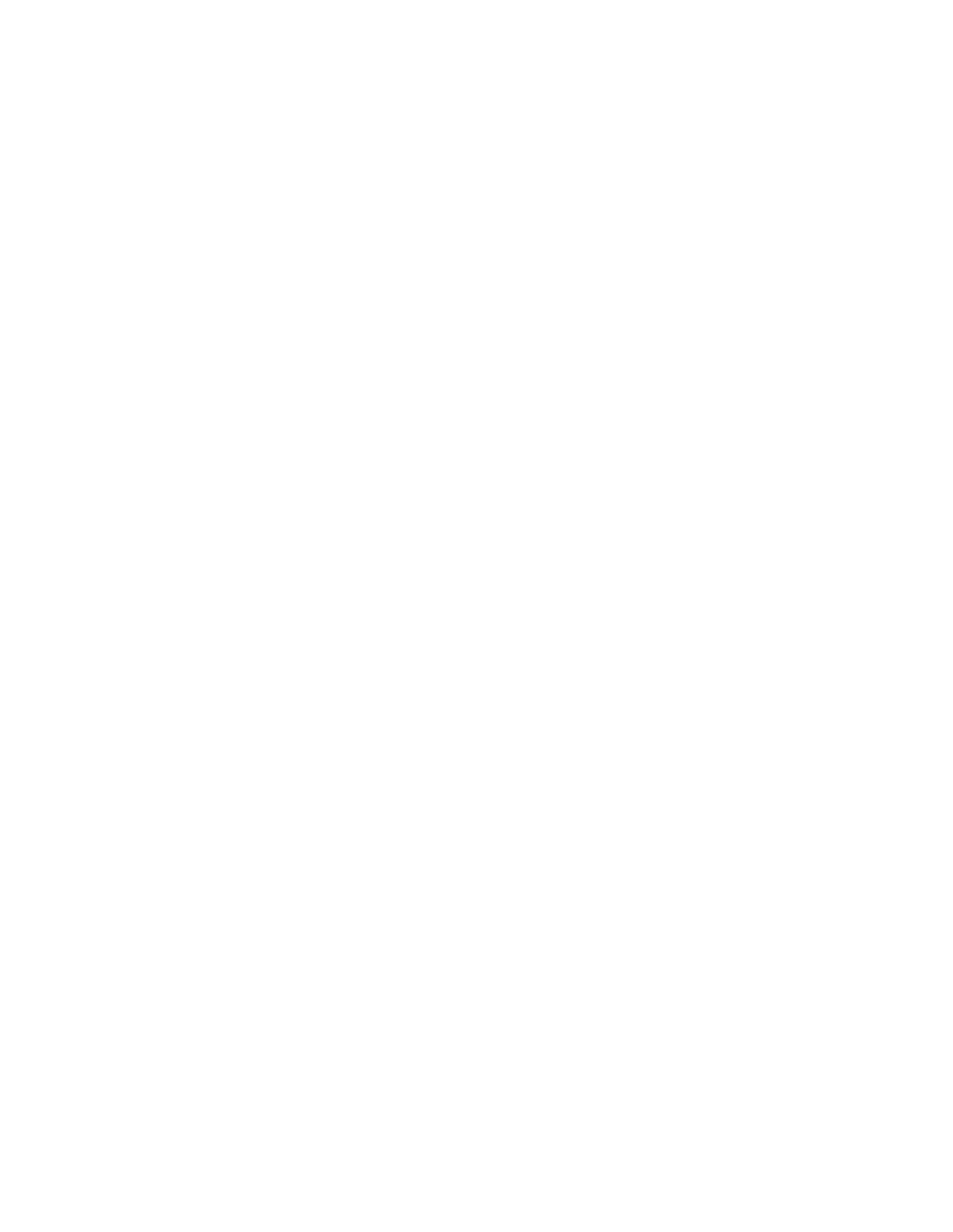

## **Discussion**

The following discussion addresses lead and carcinogenic polycyclic aromatic hydrocarbons (cPAHs) as contaminants of concern in soil for this site. In order for any contaminant to be a health concern, the contaminant must be present at a high enough concentration to cause potential harm, and there must be a completed route of exposure to people. Lead and cPAHs are evaluated below since they exceed their health comparison values. Human patterns of use and site-specific conditions are accounted for in the evaluation.

## **Lead Exposure Pathways**

For most people, the majority of exposure to soil is expected to occur at home. Exposure can also occur at childcare facilities, schools, parks, the workplace, and elsewhere. Although contact with soil at the Triangle Pit may be infrequent, there is concern because of the very high lead levels found there. In general, exposure to contaminants in soil can occur by swallowing it (ingestion exposure), breathing it (inhalation exposure) or getting it on the skin (dermal exposure). During recreational activities at the Triangle Pit, people are likely to be exposed to contaminants in the soil. Actions that reduce exposure to soil contaminants include wearing breathing protection, wearing eye protection, wearing clothing that completely covers the skin, and washing up after playing at the Triangle Pit. The closest residence to the Triangle Pit is less than a mile away. It is possible for groundwater in the area to become contaminated, because of dissolved lead from the site and travel offsite. However, since there is no groundwater data available, this pathway will not be evaluated.

## *Ingestion exposure (swallowing)*

Ingestion of contaminated soil is expected to account for most of the exposure at the Triangle Pit. Over time, swallowing even small amounts of soil contaminated with lead could lead to a variety of health problems. Most people inadvertently swallow small amounts of soil and dust (and any contaminants they contain). Young children often put hands, toys, pacifiers, and other things in their mouths, and these may have dirt or dust on them that can be swallowed. Adults may ingest soil and dust through activities such as gardening, mowing, construction work, dusting, and in this case, recreational activities.

Pica behavior is a persistent eating of non-food substances (such as dirt or paper). In a small percentage of children, pica behavior has been found to result in the ingestion of relatively large amounts of soil (one or more grams per day). Compared to typical children, those who swallow large amounts of contaminated soil may have added risks from short-term exposure. There is a strong possibility a pica child could be unsupervised at the gravel pit. Young children are allowed to play at the site unsupervised while their parents or older siblings ride.

## *Inhalation exposure (breathing)*

Although people can inhale suspended soil or dust, airborne soil usually consists of relatively large particles that are trapped in the nose, mouth, and throat and are then swallowed, rather than breathed into the lungs.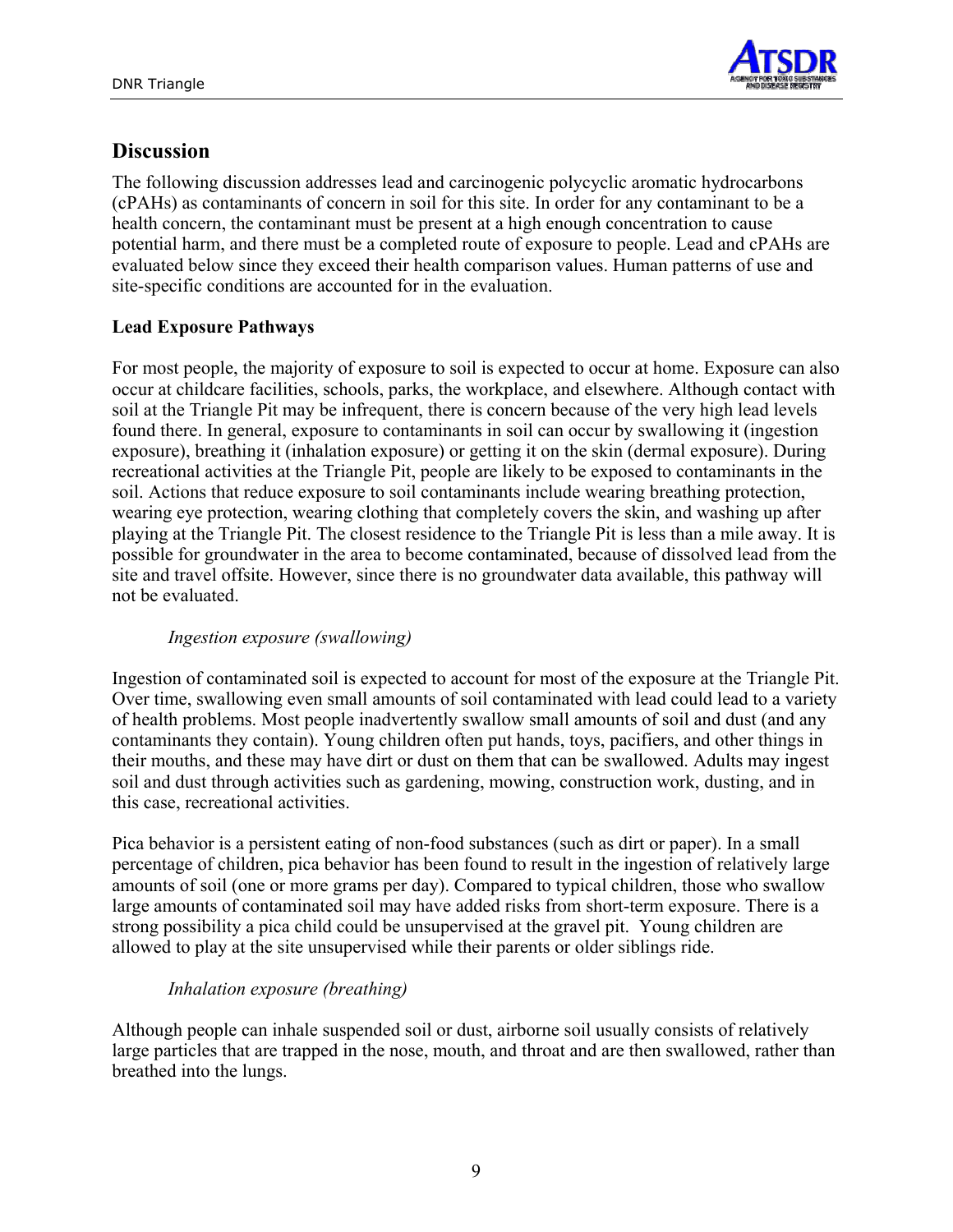

*Skin exposure (dermal)* 

Harmful effects from skin contact with the contaminated soil are unlikely. The concentrations of the contaminants are not expected to cause skin problems, such as irritation or rashes, from dermal contact. Metals, such as lead, are not absorbed well through the skin. Therefore, skin contact is unlikely to lead to increased levels of lead in the body.

### *Lead – Occurrence, Health Concerns, and Risks*

Lead is a naturally occurring chemical element that is normally found in soil. In Washington, normal background concentrations rarely exceed 20 ppm [3]. However, the widespread use of certain products (such as leaded gasoline, lead-containing pesticides, and lead-based paint) and the emissions from certain industrial operations (such as smelters) has resulted in significantly higher levels of lead in many areas of the state.

Elimination of lead in gasoline and solder used in food and beverage cans has greatly reduced exposure to lead. Currently, the main pathways of lead exposure in children are ingestion of paint chips, contaminated soil and house dust, and drinking water in homes with old plumbing.

Children less than seven years old are particularly vulnerable to the effects of lead. Compared to older children and adults, they tend to ingest more dust and soil, absorb significantly more of the lead that they swallow, and more of the lead that they absorb can enter their developing brain. Pregnant women and women of childbearing age should also be aware of lead in their environment, because lead ingested by a mother can affect the unborn fetus.

### *Health effects*

Exposure to lead can be monitored by measuring the level of lead in the blood. In general, blood lead rises 3-7 µg/dl for every 1,000 ppm increases in soil or dust concentration [5]. For children, the Centers for Disease Control and Prevention (CDC) has defined an elevated blood lead level (BLL) as greater than or equal to 10 micrograms of lead per deciliter of blood  $(\mu g/d)$  [6]. However, there is growing evidence that damage to the central nervous system resulting in learning problems can occur at blood lead levels less than 10 µg/dl. About 2.2 percent of children in the U.S. have blood lead levels greater than 10  $\mu$ g/dl.

Lead poisoning can affect almost every system of the body and often occurs with no obvious or distinctive symptoms. Depending on the amount of exposure a child has, lead can cause behavior and learning problems, central nervous system damage, kidney damage, reduced growth, hearing impairment, and anemia [7].

In adults, lead can cause health problems such as high blood pressure, kidney damage, nerve disorders, memory and concentration problems, difficulties during pregnancy, digestive problems, and pain in the muscles and joints [7]. These have usually been associated with blood lead levels greater than 30 µg/dl. The National Toxicology Program report has listed lead as a potential carcinogen [4].

Because of chemical similarities to calcium, lead can be stored in bone for many years. Even after exposure to environmental lead has been reduced, lead stored in bone can be released back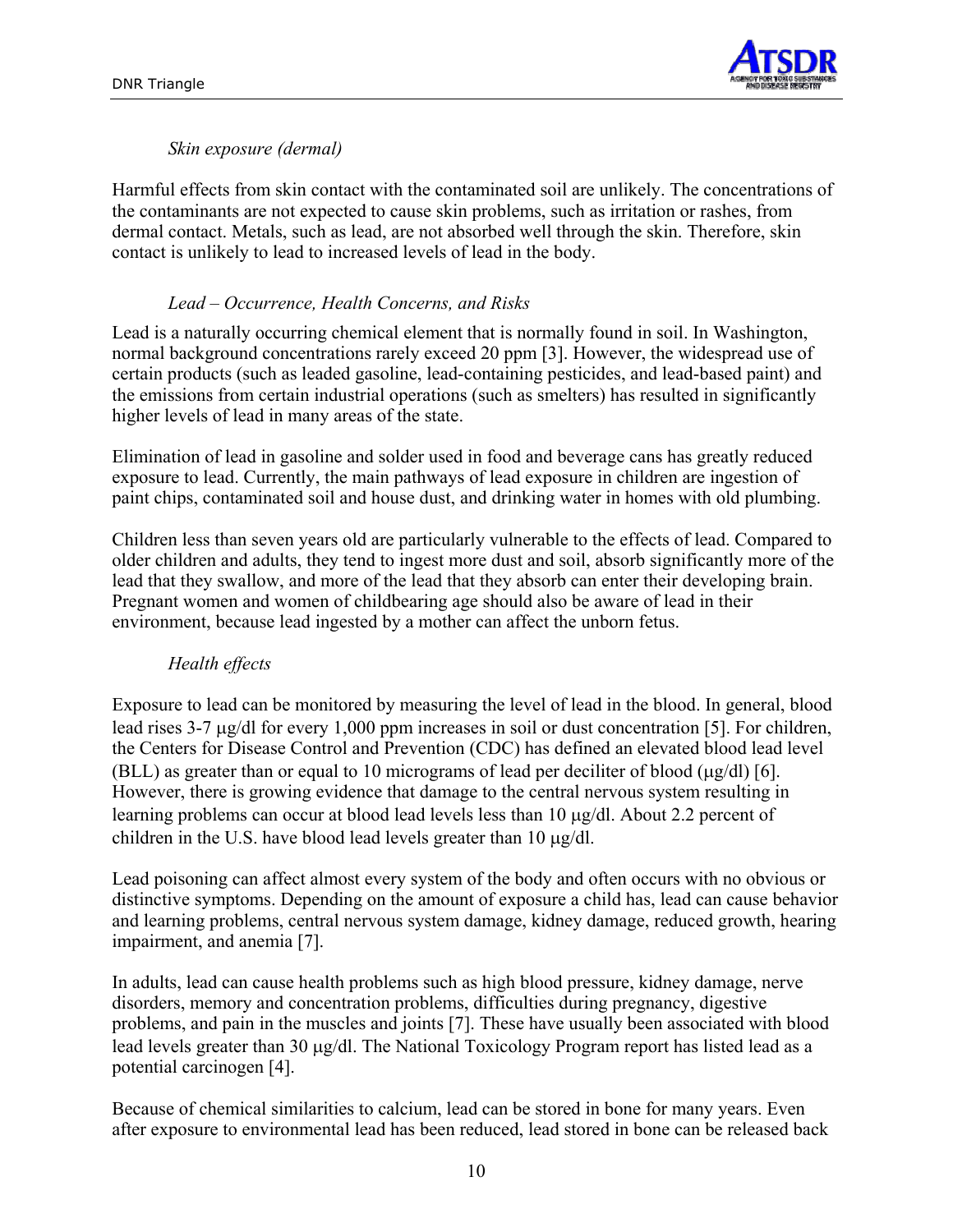

into the blood where it can have harmful effects. Normally this release occurs relatively slowly. However, certain conditions, such as pregnancy, lactation, menopause, and hyperthyroidism can cause more rapid release of the lead, which could lead to a significant rise in blood lead level [8].

### *Health risk evaluation – The IEUBK model*

To evaluate the potential for harm, public health agencies often use a computer model that can estimate blood lead levels in children younger than seven years of age who are exposed to leadcontaminated soil. This model (developed by the EPA and called the Integrated Exposure Uptake Biokinetic Model, or IEUBK model) uses the concentration of lead in soil to predict blood lead levels in children [9]. It is intended to help evaluate the risk of lead poisoning for an average group of young children who are exposed to lead in their environment. The IEUBK model can also be used to determine what concentration of lead in soil could cause an unacceptable risk of elevated blood lead levels in an average group of young children. It is often used in this way to set soil cleanup levels for lead. It is important to note that the IEUBK model is not expected to accurately predict the blood lead level of a child (or a small group of children) at a specific point in time. In part, this is because a child (or group of children) may behave differently, and therefore have different amounts of exposure to contaminated soil and dust, than the average group of children used by the model to calculate blood lead levels. For example, the model does not take into account reductions in exposure that could result from community education programs. Despite this limitation, the IEUBK model is a useful tool to help prevent lead poisoning, because of the information it can provide about the hazards of environmental lead exposure.

For children who are regularly exposed to lead-contaminated soil, the IEUBK model can estimate the percentage of young children who are likely to have blood lead concentrations that exceed a level that may be associated with health problems (usually 10  $\mu$ g/dl).

#### *Soil lead concentrations and estimated blood lead levels*

The IEUBK model was used to estimate the percentage of children that could have elevated blood lead levels if they play frequently in areas with lead contamination and exhibit typical behaviors that result in ingestion of soil. The percentage was calculated using the 95 % upper confidence limit (UCL) of the soil lead concentrations (3638 ppm). Except for the soil lead concentration, model default parameters were used [9].

For children less than seven years old who have daily exposure to soil containing 3,638 ppm lead, IEUBK model calculations (win Version 1.0 build 255) indicate that about 96 % will have blood lead levels greater than 10  $\mu$ g/dl. The model also predicts that the average blood-lead levels of children under seven who play frequently in this area would be 22 µg/dl. However, this is unlikely unless the site becomes residential in the future.

A more realistic exposure scenario would be a time-weighted average (TWA) approach. This exposure scenario is based on one day a week at the site and six days a week at home with a default level of 200 ppm (apportioning exposure across location according to hours awake). Also taken into consideration are the climatic conditions and a five-month period of access to the site (dry months). This exposure scenario yielded an estimated weighted soil lead concentration of 220 ppm for use in the model. Based on this scenario, the model indicates that about 1.5 % will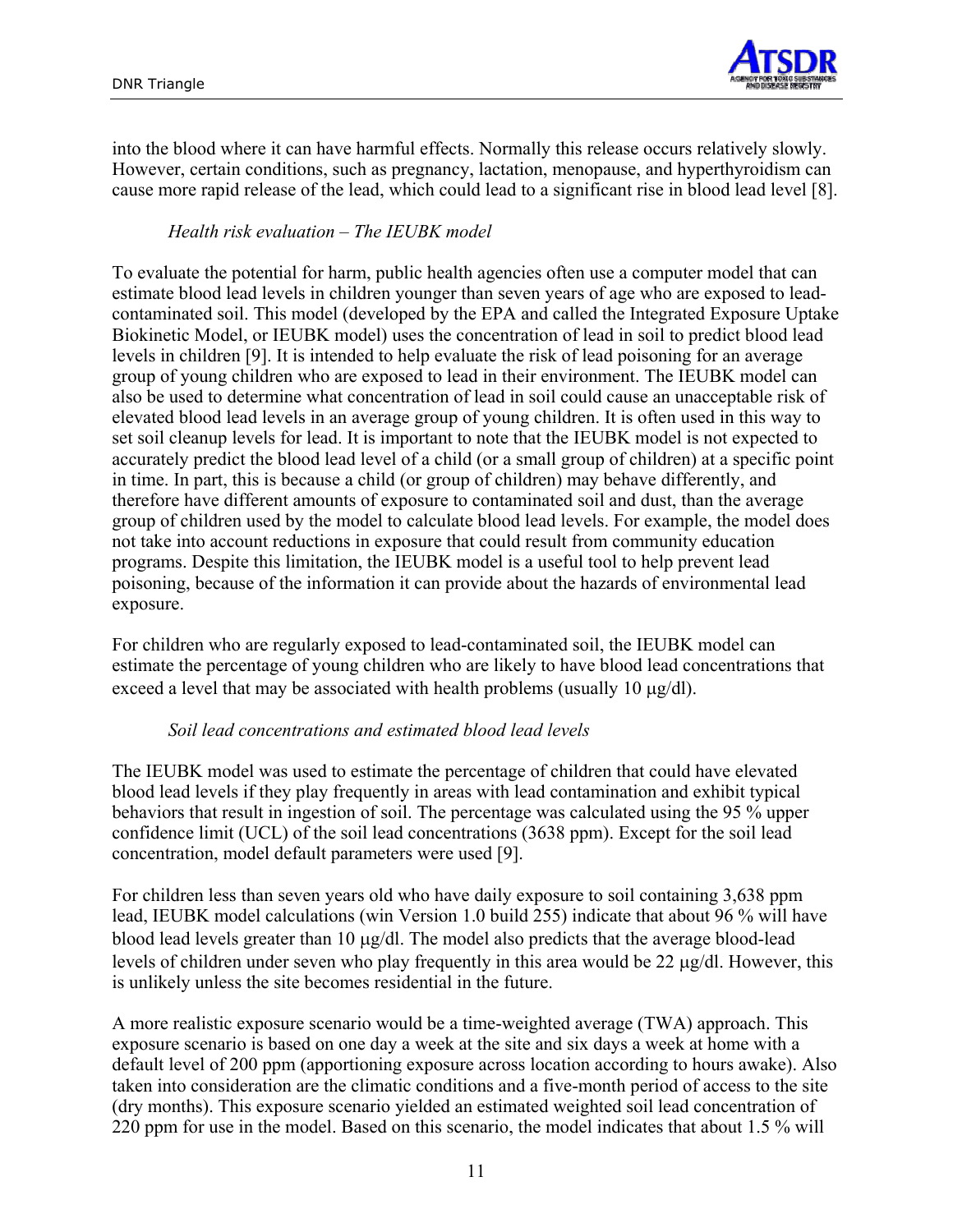

have blood lead levels greater than 10  $\mu$ g/dl and predicts an average blood lead level of 3.6  $\mu$ g/dl for children under seven years of age.

## *Off Road Vehicles (ORV) Users*

Mechanical disturbances of soil from people engaging in short-term activities with ORV (dirt bike or all-terrain vehicle) produce large quantities of dust. Also taken into consideration are the climatic conditions and a five-month period of access to the site (dry months - a one day per week ORV user exposure scenario). Exposure to lead via ingestion, inhalation and dermal routes were evaluated, since this activity is common in the area. To evaluate possible effects from these exposure routes, the UCL (3638 ppm) in the soil was used to calculate the TWA concentration for lead (see Appendix A). A TWA scenario similar to the one above would apply to ORV users. Based on the scenario, the model indicates that about 1.9 % will have blood lead levels greater than 10 µg/dl and predicts an average blood lead level of 3.8 µg/dl for children under seven years of age.

## **Polycyclic Aromatic Hydrocarbons (PAHs)**

Polycyclic aromatic hydrocarbons (PAHs) are generated by the incomplete combustion of organic matter, including oil, wood, and coal. They are found in materials such as creosote, coal, coal tar, and used motor oil. Base on structural similarities, metabolism and toxicity, PAHs are often grouped together when one is evaluating their potential for adverse health effects. The EPA has classified some PAHs as probable human carcinogens (B2), as a result of *sufficient* evidence of carcinogenicity in animals and *inadequate* evidence in humans [10]. That group of PAHs is known as cPAH.

Benzo(a)pyrene is the only cPAH for which EPA has derived a cancer slope factor. Benzo(a)pyrene cancer slope factor was used as a surrogate to estimate the total cancer risk of cPAHs in soil. It should be noted, benzo(a)pyrene is considered the most carcinogenic of the cPAHs. The use of its cancer slope factor as a surrogate for total cPAH carcinogenicity may overestimate risk. To address this issue, DOH made an adjustment for each cPAH based on the relative potency to benzo(a)pyrene [10].

Dietary sources make up a large percentage of PAH exposure in the US population, and smoked or barbecued meats and fish contain relatively high levels of PAHs. The majority of dietary exposure to PAHs for the average person comes from ingestion of vegetables and grains (cereals) [11].

### **Non-cancer effects**

Non-cancer, chronic effects from PAH exposure include respiratory, dermal, and eye irritation, photosensitivity, reproductive problems and immune system defects [10]. To evaluate possible noncancer effects from ingestion exposure, the Toxic Equivalency Factor (TEF) for benzo(a)pyrene was used to calculate Total Toxicity Equivalents (TEQ) to obtain the cPAH concentration (5.2 ppm) in the soil. An exposure dose was calculated and then compared to the Lowest Observed Adverse Effect Level (LOAEL), 10 milligrams/kilogram/day (mg/kg/day) and for intermediate oral exposure to benzo(a)pyrene [10]. This LOAEL is based on induced reproductive effects in the progeny of mice exposed to benzo(a)pyrene.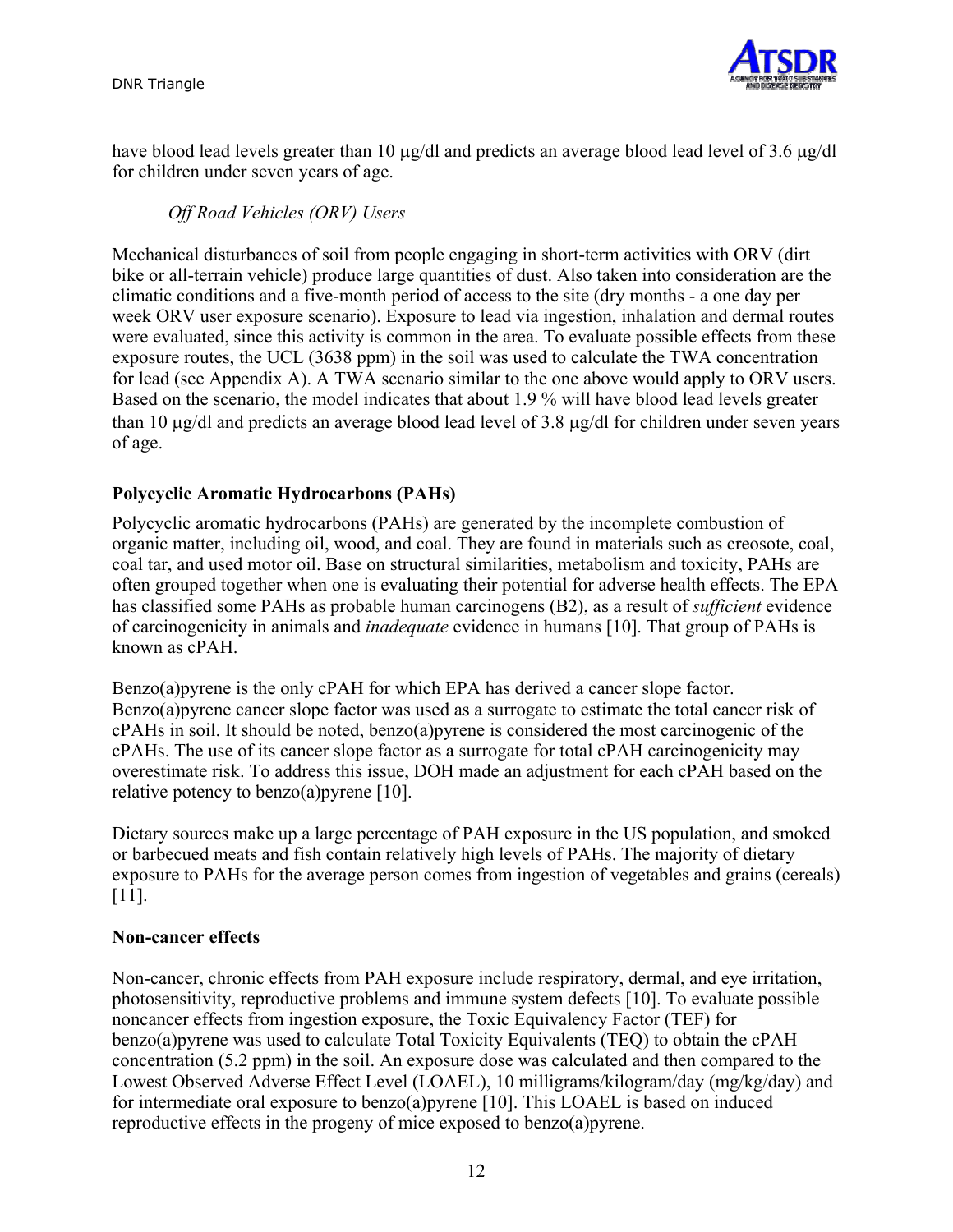

Exposure dose calculations for cPAH and LOAEL comparison value are provided in Appendix A (Table A2). The LOAEL used for benzo(a)pyrene is 10 mg/kg/day, which is over 300,000 times greater than the exposure dose for children. Therefore, no non-cancer effects are expected to occur.

### **Cancer effects**

The EPA classifies PAHs as a Group B2 probable human carcinogen. This means that there is sufficient evidence of carcinogenicity in animal studies, but inadequate evidence in human epidemiological studies. Cancer risk is estimated by calculating an exposure dose (Appendix A) similar to that described above and multiplying it by a cancer potency factor, also known as the cancer slope factor. Some cancer potency factors are derived from human population data. Others are derived from laboratory animal studies involving doses much higher than are encountered in the environment. Use of animal data requires extrapolation of the cancer potency

obtained from these high dose studies down to real-world exposures. This process involves much uncertainty.

Current regulatory practice assumes that there is no "safe dose" of a carcinogen and that a very small dose of a carcinogen could give a very small cancer risk. Cancer risk estimates are, therefore, not yes/no answers but measures of chance (probability). Such measures, however uncertain, are useful in determining the magnitude of a cancer risk. The validity of the "no safe dose" assumption for all cancercausing chemicals is not clear. Some evidence suggests that certain chemicals considered

#### **Cancer Risk**

Cancer risk estimates do not reach zero no matter how low the level of exposure to a carcinogen. Terms used to describe this risk are defined below as the number of excess cancers expected in a lifetime:

| Term          |                           | # of Excess Cancers |
|---------------|---------------------------|---------------------|
| low           | is approximately equal to | 1 in 10,000         |
| very low      | is approximately equal to | 1 in 100,000        |
| slight        | is approximately equal to | 1 in 1,000,000      |
| insignificant | is less than              | 1 in 1,000,000      |
|               |                           |                     |

carcinogenic must exceed a threshold of tolerance before initiating cancer. For such chemicals, risk estimates are not appropriate. More recent guidelines on cancer risk from EPA reflect the potential that thresholds for some carcinogenesis exist. However, EPA still assumes no threshold unless sufficient data indicate otherwise.

This document describes cancer risk that is attributable to site-related contaminants in qualitative terms like low, very low, slight and no significant increase in cancer risk. These terms can be better understood by considering the population size required for such an estimate to result in a single cancer case. For example, a low increase in cancer risk indicates an estimate in the range of one excess cancer case per ten thousand persons exposed over a lifetime. A very low estimate might result in one excess cancer case per several tens of thousands exposed over a lifetime and a slight estimate would require an exposed population of several hundreds of thousands to result in a single case. DOH considers cancer risk insignificant when the estimate results in less than one cancer per one million exposed over a lifetime. The reader should note that these estimates are for excess cancers that might result in addition to those normally expected in an unexposed population. Cancer risks quantified in this document are an upper-bound theoretical estimate. Actual risks are likely to be much lower.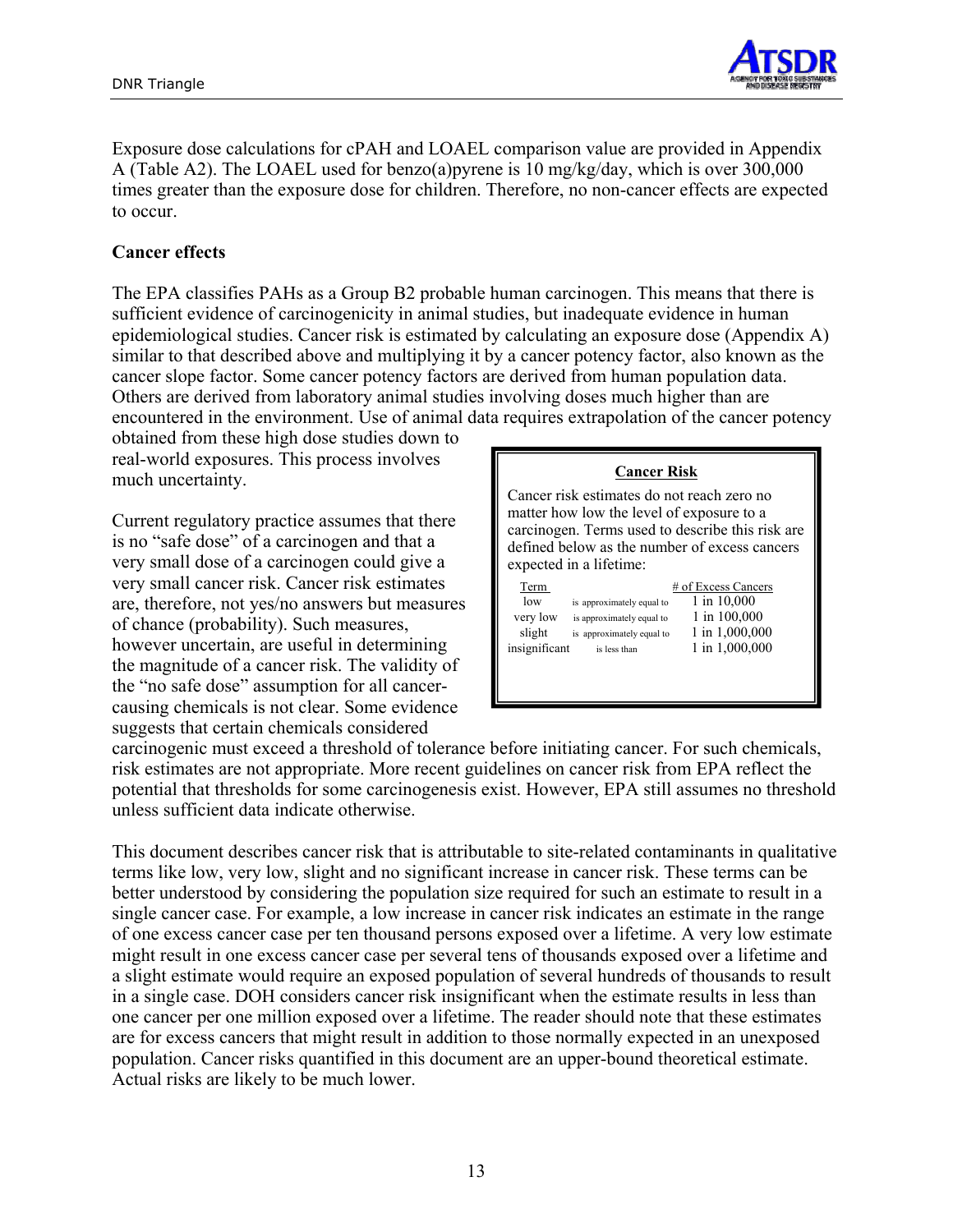

EPA has derived a cancer potency factor based on these studies so that cancer risk to humans can be quantified. Cancer risk is the likelihood, or chance, of getting cancer. Based upon the estimated Total Toxicity Equivalents (TEQ) for benzo(a)pyrene, the cPAH level was calculated (5.2 ppm). A person's cancer risk would increase by about 3 in 1,000,000 (3 excess cancers in a population of 1,000,000 people exposed) (See Appendix A - Table A3) and a lifetime cancer risk of about 5 in 1,000,000. The reader should note that these estimates are for excess cancers that might result in addition to those normally expected in an unexposed population. This estimated risk is slight to very low. Thus, we conclude that there is not a public health concern.

## **Children's Health Concerns**

The potential for exposure and subsequent adverse health effects often increases for younger children compared with older children or adults. ATSDR and DOH recognize that children are susceptible to developmental toxicity that can occur at levels much lower than those causing other types of toxicity. The following factors contribute to this vulnerability:

- Children are more likely to play in contaminated outdoor areas.
- Children often bring food into contaminated areas, resulting in hand-to-mouth activities.
- Children are smaller and receive higher doses of lead exposure per body weight.
- Children are shorter than adults, therefore they have a higher possibility of breathing in dust and soil.
- Fetal and child exposure to lead can cause permanent damage during critical growth stages.

These unique vulnerabilities of infants and children demand special attention in communities that have contamination of their water, food, soil or air. Children's health was considered in the writing of this health consultation and the exposure scenarios treated kids as the most sensitive population being exposed.

## **Conclusions**

No apparent public health hazard exists currently for children, or adults exposed in a one day per week TWA exposure scenario to contaminants present at the pit, specifically to high concentrations of lead present in soil. However, lead pellets in the soil may pose a health threat to young children if they ingest them.

No apparent public health hazard exists currently for children, or adults exposed in a one day per week, (20 days per year) ORV user exposure scenario to contaminants present at the site.

If the site becomes residential properties, a future public health hazard exists for children exposed to contaminants present at the pit, specifically to high concentrations of lead present in the soil.

An indeterminate health hazard exists for groundwater used as a source of drinking water in the area from exposure to lead migrating from the site. Dissolved lead can percolate into ground water and travel offsite.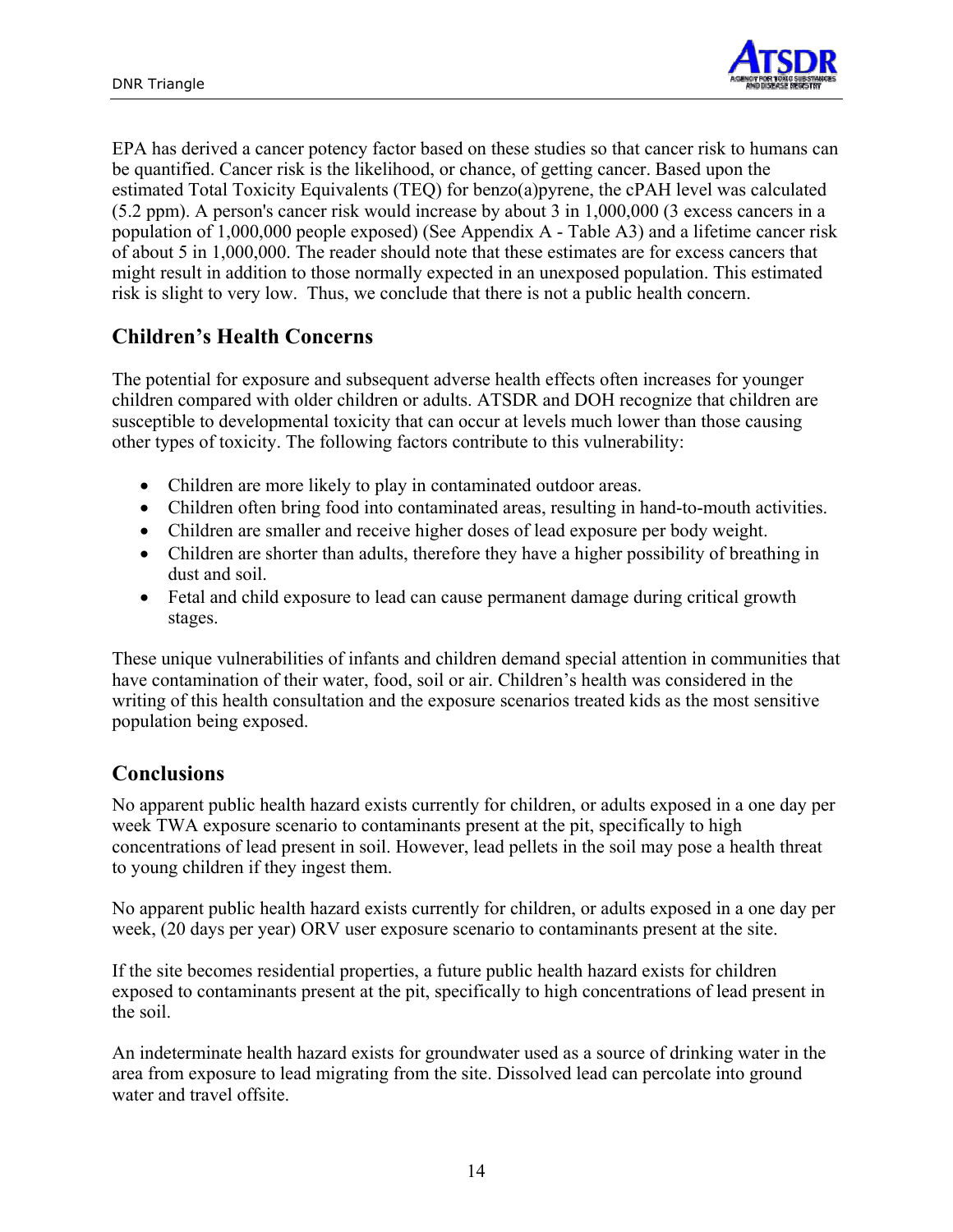

## **Recommendations**

- 1. DOH recommends DNR post warning signs to inform the public of the lead contamination from the shot pellets, to avoid accidental ingestion of the pellets and soil.
- 2. DOH recommends DNR sample groundwater at the Triangle Pit for lead.

## **Public Health Action Plan**

Action Planned

- 1. DOH will follow up with DNR to assist in developing messages and make sure that signs indicating the hazards at the site are posted.
- 2. DOH will coordinate with DNR to obtain groundwater-sampling results. DOH will evaluate groundwater-sampling results.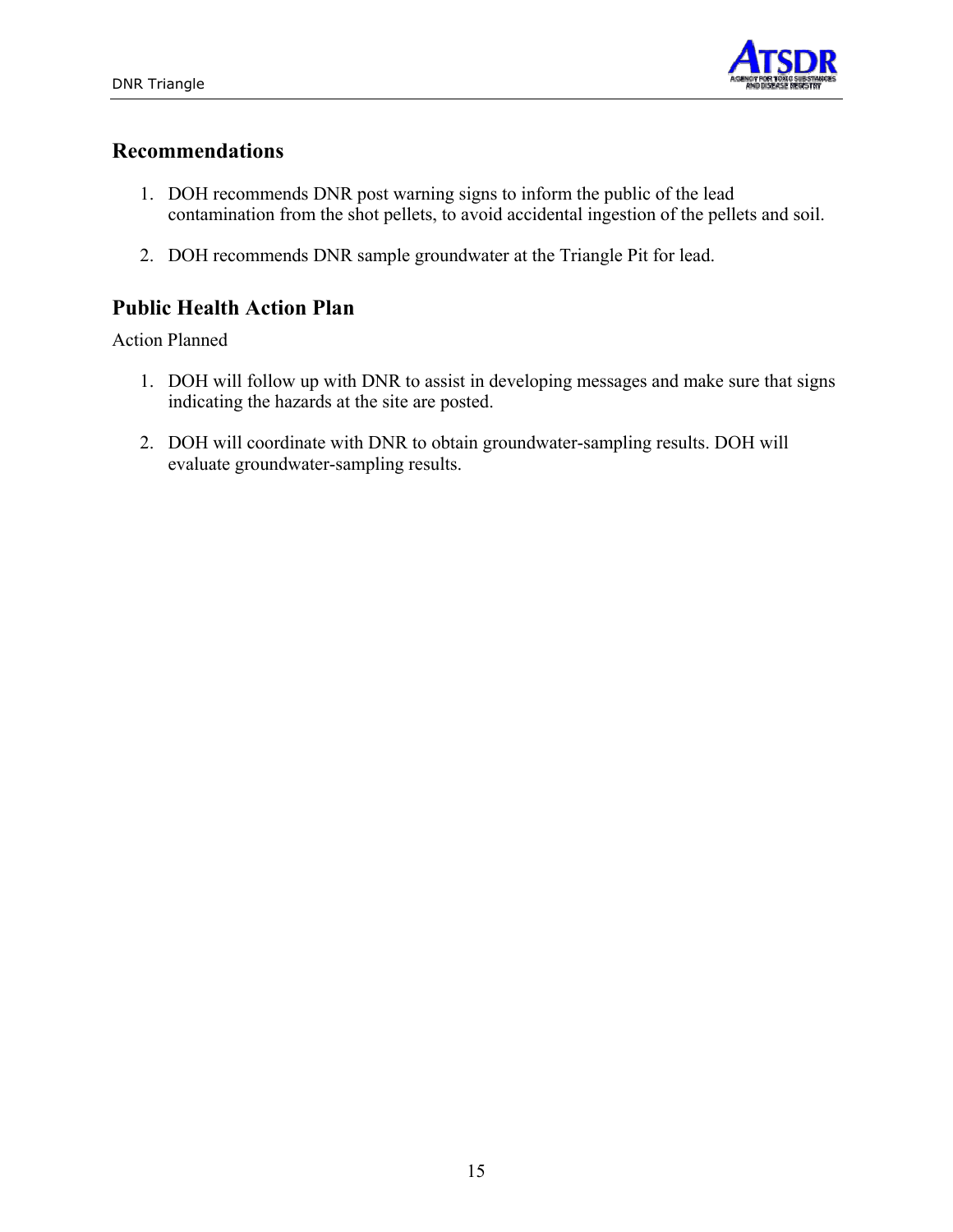

## **Author**

Lenford O'Garro Washington State Department of Health Office of Environmental Health Assessments Site Assessment Section

## **Designated Reviewer**

Wayne Clifford, Manager Site Assessment Section Office of Environmental Health Assessments Washington State Department of Health

## **ATSDR Technical Project Officer**

Robert B. Knowles, M.S. REHS Cooperative Agreement Program Evaluation Branch Division of Health Assessment and Consultation Agency for Toxic Substances and Disease Registry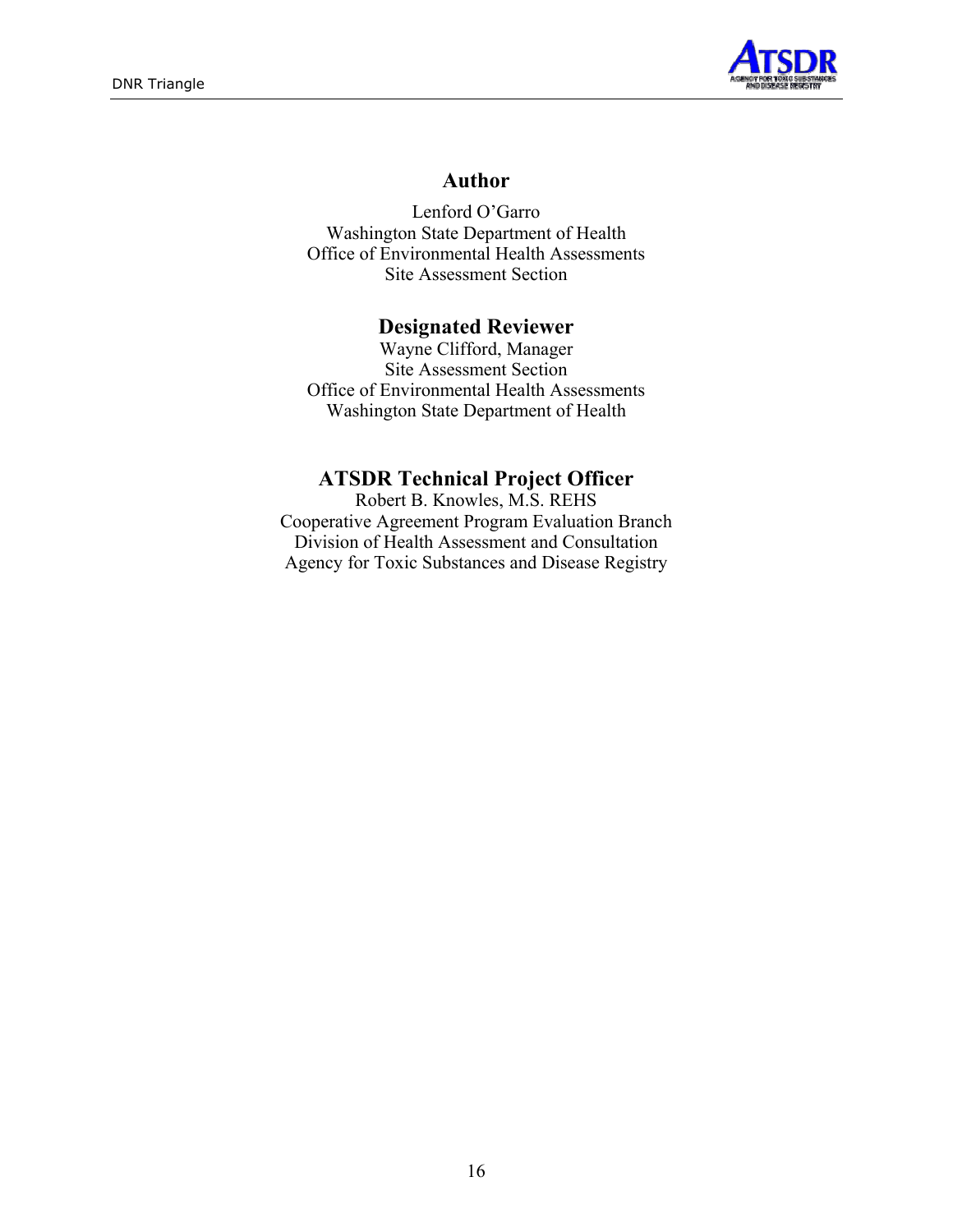

## **References**

- 1. Thurston County Public Health and Social Services Department, Triangle Pit Summary, Thurston County, Olympia, WA, May 13, 2004.
- 2. Landau Associates, Site characterization and cleanup action plan, DNR Triangle Pit Site, Thurston County, Washington. Prepared for Washington State Department of Natural Resources, Olympia, WA, June 30, 2005.
- 3. Toxics Cleanup Program, Department of Ecology: Natural background soil metals concentrations in Washington State Publication No. 94-115.Olympia: Washington State Department of Ecology: October 1994.
- 4. U.S. Department of Health and Human Services, Public Health Service; Report on Carcinogens, Eleventh Edition, Background Document for Lead and Lead Compounds, National Toxicology Program 2003. Accessed February 16, 2006. Available at: http://ntp.niehs.nih.gov/ntp/roc/eleventh/profiles/s101lead.pdf
- 5. Agency for Toxic Substances and Disease Registry (ATSDR). Analysis Paper: Impact of Lead-Contaminated Soil on Public Health. U.S. Department of Health and Human Services, Public Health Service, Atlanta, Georgia. May 1992.
- 6. CDC. Preventing lead poisoning in young children: a statement by the Centers for Disease Control, October 1991. Atlanta, Georgia: US Department of Health and Human Services, Public Health Service, CDC. 1991.
- 7. US Department of Health and Human Services, Agency for Toxic Substances and Disease Registry: Toxicological profile for Lead (update) PB/99/166704. Atlanta: US Department of Health and Human Services. July 1999.
- 8. Agency for Toxic Substances and Disease Registry (ATSDR). Lead Toxicity (Case studies in environmental medicine Course) SS3059. Atlanta: U.S. Department of Health and Human Services, Public Health Service. October 2000.
- 9. U.S. Environmental Protection Agency. Technical Review Workgroup for Lead. *User's Guide for the Integrated Exposure Uptake Biokinetic Model for Lead in Children,* (IEUBK) *Windows version 1.0*, OSWER Directive No.9285.7-42. Document No. EPA 540-K-01-005 Washington, DC: May 2002.
- 10. US Department of Health and Human Services, Agency for Toxic Substances and Disease Registry. Toxicological Profile for Polycyclic Aromatic Hydrocarbons (PAHs), (update) PB/95/264370. Atlanta: US Department of Health and Human Services; August 1995.
- 11. Phillips, D H. Polycyclic Aromatic Hydrocarbons in the diet. Mutation Research 1999; (443) 139-147.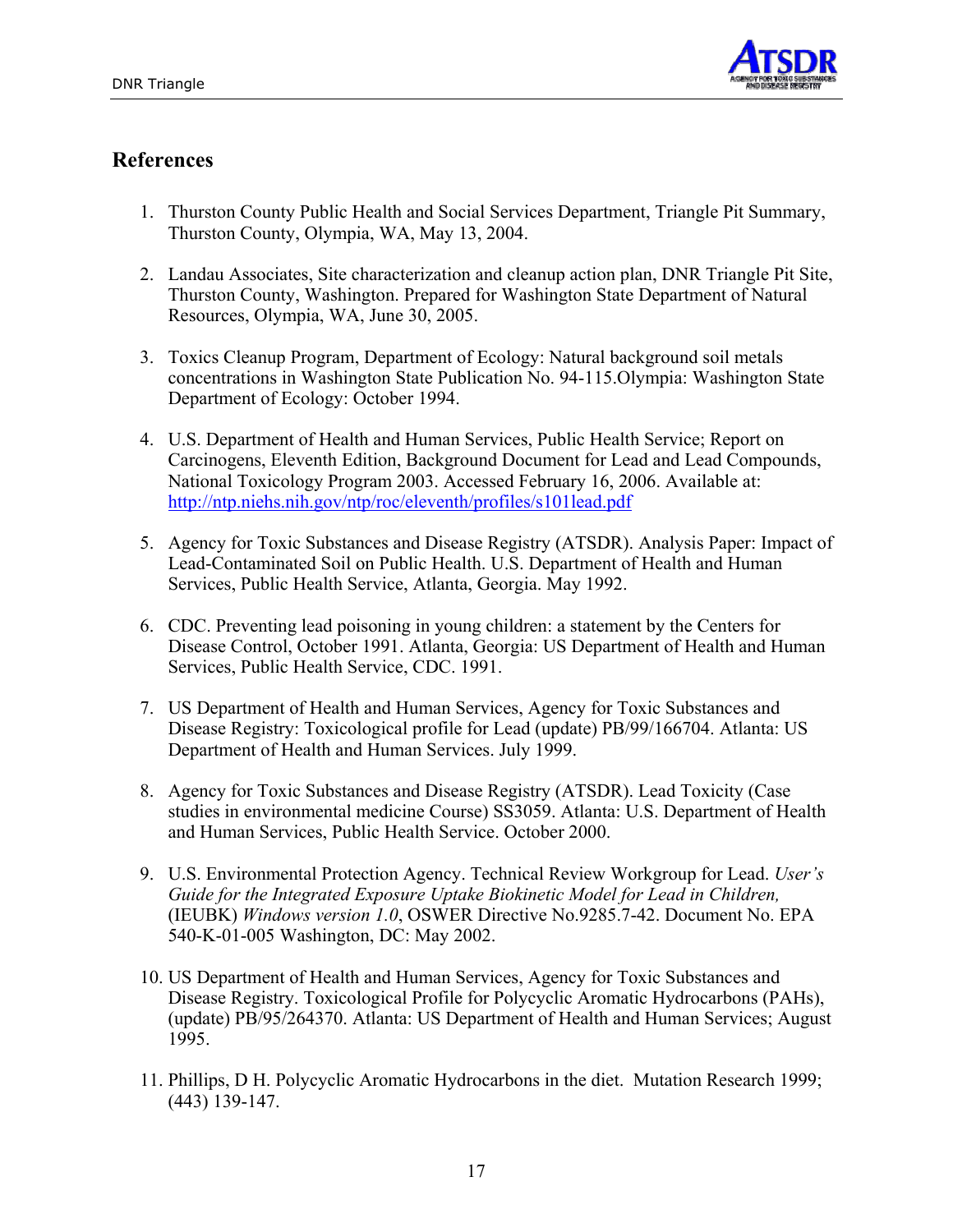

12. National Center for Environmental Assessment. Exposure Factors Handbook Volume 1 – General Factors EPA/600/P-95/002Fa: U.S. Environmental Protection Agency; August 1997.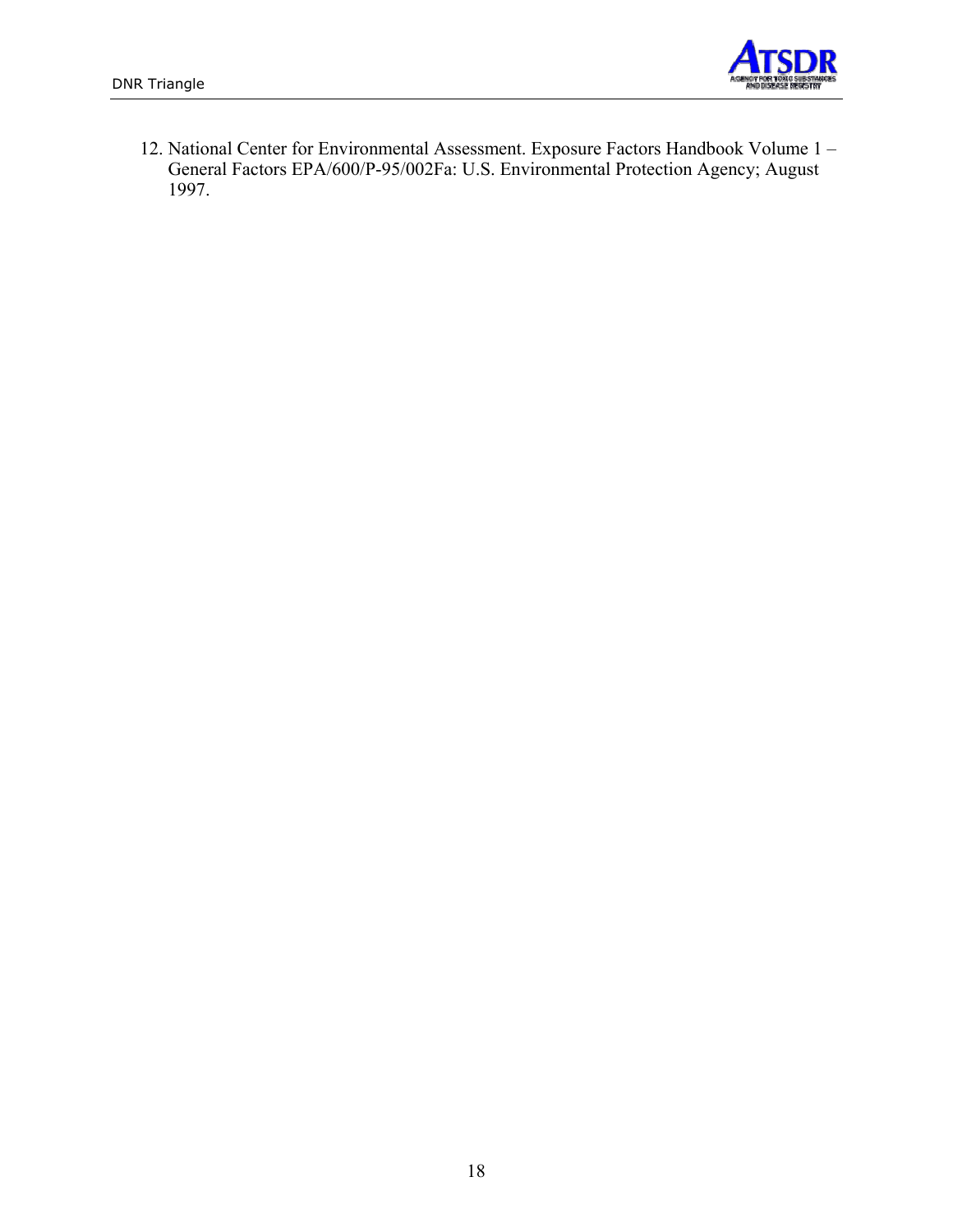

## Figure 1. Demographic Statistics Within One Mile of the Site\* - Olympia, Thurston County, Washington.



#### **Thurston County**

| White                          | 62             |
|--------------------------------|----------------|
| Black                          | 0              |
| American Indian, Eskimo, Aleut | 0              |
| Asian or Pacific Islander      | 0              |
| Other Race                     | 0              |
| Hispanic Origin                | $\overline{2}$ |
| Children Aged 6 and Younger    | $\overline{7}$ |
| Adults Aged 65 and Older       | 3              |
| Females Aged 15 - 44           | 14             |
| Total Aged over 18             | 48             |
| Total Aged under 18            | 17             |
| <b>Total Housing Units</b>     | 23             |
|                                |                |

.<br>Site

.ocation

**\* Calculated using the area proportion technique. Source: 2000 U.S. CENSUS**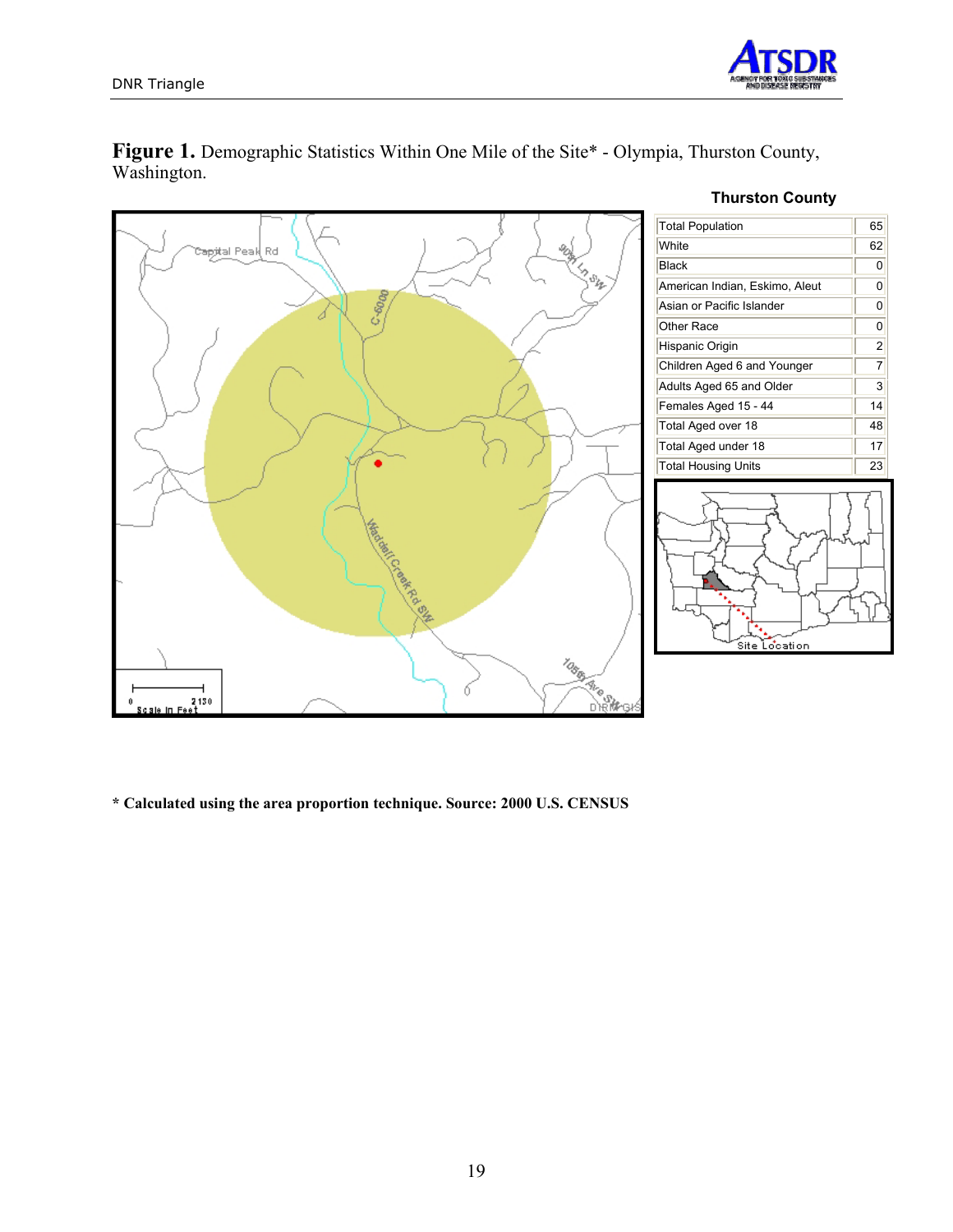

**Figure 2:** 2003 Arial photograph showing the DNR triangle pit in Capitol Forest, Olympia, Thurston County, Washington.

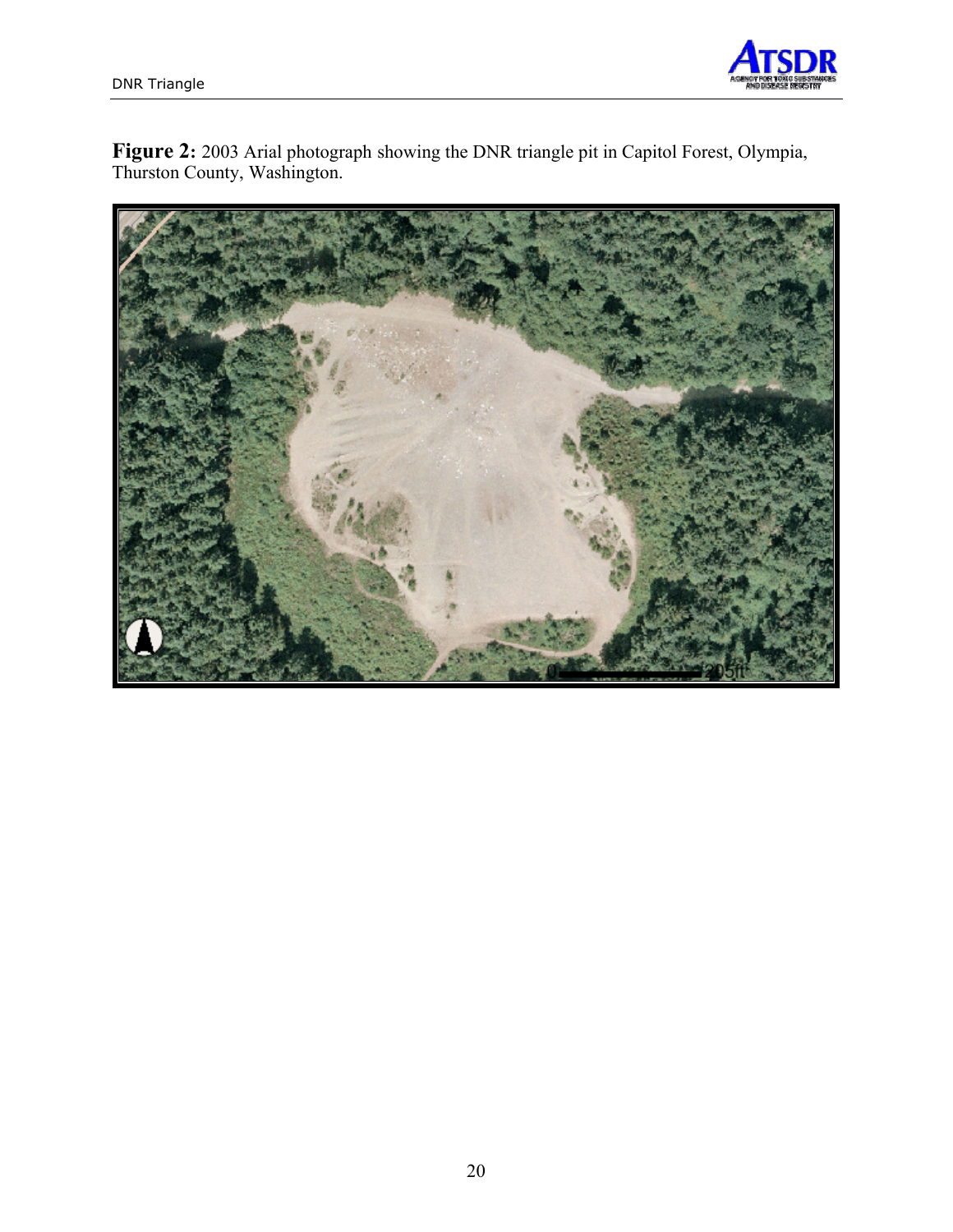

## **Appendix A**

This section provides calculated exposure doses and assumptions used for exposure to chemicals in soil at the DNR Pit site. Three different exposure scenarios were developed to model exposures that might occur. These scenarios were devised to represent exposures to a child (0-5 yrs), an older child, and an adult. The following exposure parameters and dose equations were used to estimate exposure doses from direct contact with chemicals in soil

### **Exposure to chemicals in soil via ingestion, inhalation, and dermal absorption.**

### **Total dose (non-cancer) = Ingested dose + inhaled dose + dermally absorbed dose**

### **Ingestion Route**

 $Dose_{(non-cancer (mg/kg-day))} = C \times CF \times IR \times EF \times ED$  $BW \times AT_{non-cancer}$ 

Cancer Risk =  $C x CF x IR x EF x CPF x ED$  $BW \times AT_{cancer}$ 

## **Dermal Route**

Dermal Transfer (DT)= $C x AF x ABS x AD x CF$ ORAF

 $Dose_{(non\text{-}cancer \,(mg/kg\text{-}day)} = DT x S A x EF x ED$  $\frac{1}{\text{BW } \text{x } \text{AT}}$ <sub>non-cancer</sub>

Cancer Risk =  $DT x SA x EF x CPF x ED$ BW x ATcancer

### **Inhalation of Particulate from Soil Route**

Dose<sub>non-cancer (mg/kg-day)</sub> =  $C \times SMF \times IHR \times EF \times ED \times 1/PEF$  $BW \times AT_{non-cancer}$ 

Cancer Risk =  $C x SMF x IHR x EF x ED x CPF x 1/PEF$  $BW \times AT_{\text{cancer}}$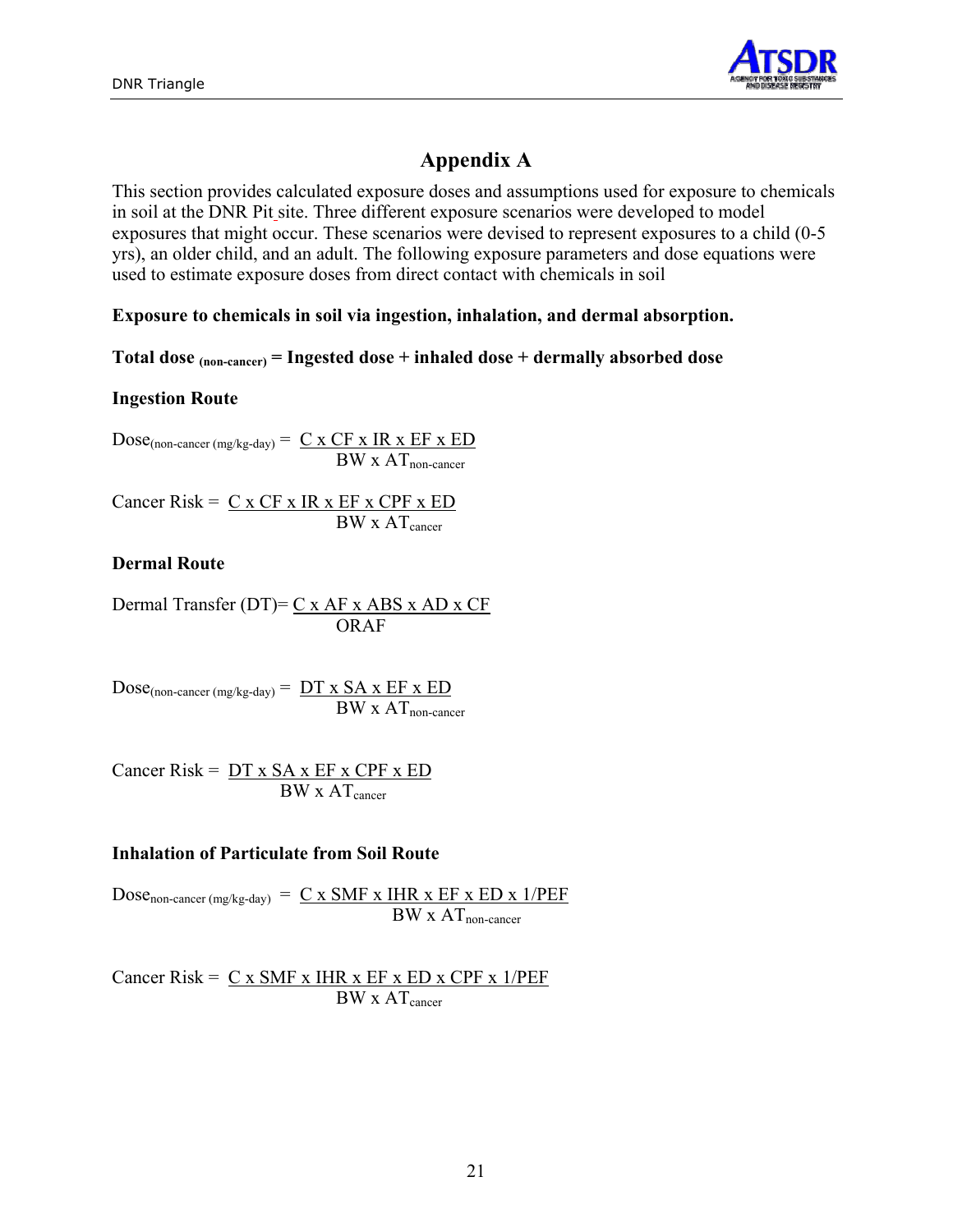

#### **Table A1.** Exposure Assumptions for exposure to cPAH in soil, at DNR Triangle Gravel Pit Capitol Forest, Thurston County, WA.

| Parameter                                 | Value         | Unit                       | <b>Comments</b>                                                              |  |  |
|-------------------------------------------|---------------|----------------------------|------------------------------------------------------------------------------|--|--|
| Concentration (C)                         | Variable      | mg/kg                      | Maximum detected value                                                       |  |  |
| Conversion Factor (CF)                    | 0.000001      | kg/mg                      | Converts contaminant concentration from<br>milligrams (mg) to kilograms (kg) |  |  |
| Ingestion Rate $(IR)$ – adult             | 100           |                            |                                                                              |  |  |
| Ingestion Rate $(IR)$ – older child       | 100           | mg/day                     | Exposure Factors Handbook [12]                                               |  |  |
| Ingestion Rate (IR) - child               | 200           |                            |                                                                              |  |  |
| Exposure Frequency (EF)                   | 20            | Days/year                  | One days a week for five months                                              |  |  |
| <b>Exposure Duration (Ed)</b>             | 30(5, 10, 15) | years                      | Number of years at one residence (child, older<br>child, adult yrs).         |  |  |
| Body Weight (BW) - adult                  | 72            |                            | Adult mean body weight                                                       |  |  |
| Body Weight (BW) - older child            | 41            | kg                         | Older child mean body weight                                                 |  |  |
| Body Weight (BW) - child                  | 15            |                            | 0-5 year-old child average body weight                                       |  |  |
| Surface area (SA) - adult                 | 5700          |                            |                                                                              |  |  |
| Surface area $(SA)$ – older child         | 2900          | $\text{cm}^2$              | <b>Exposure Factors Handbook</b>                                             |  |  |
| Surface area (SA) - child                 | 2900          |                            |                                                                              |  |  |
| Averaging Time <sub>non-cancer</sub> (AT) | 1825          | days                       | 5 years                                                                      |  |  |
| Averaging Time <sub>cancer</sub> (AT)     | 27375         | days                       | 75 years                                                                     |  |  |
| Cancer Potency Factor (CPF)               | 7.3           | $mg/kg$ -day <sup>-1</sup> | Source: EPA                                                                  |  |  |
| 24 hr. absorption factor (ABS)            | 0.13<br>0.001 | unitless                   | Source: EPA (Chemical Specific) PAH<br>Lead                                  |  |  |
| Oral route adjustment factor (ORAF)       |               | unitless                   | Non-cancer (nc) / cancer (c) - default                                       |  |  |
| Adherence duration (AD)                   | 1             | days                       | Source: EPA                                                                  |  |  |
|                                           | 0.2           | mg/cm <sup>2</sup>         | Child, older child                                                           |  |  |
| Adherence factor (AF)                     | 0.07          |                            | Adult                                                                        |  |  |
| Inhalation rate (IHR) - adult             | 15.2          |                            |                                                                              |  |  |
| Inhalation rate $(IHR)$ – older child     | 14            | $m^3$ /day                 | <b>Exposure Factors Handbook</b>                                             |  |  |
| Inhalation rate (IHR) - child             | 8.3           |                            |                                                                              |  |  |
| Soil matrix factor (SMF)                  |               | unitless                   | Non-cancer (nc) / cancer (c) - default                                       |  |  |
| Particulate emission factor (PEF)         | $1.45E + 7$   | $\overline{m}^3/kg$        | <b>Model Parameters</b>                                                      |  |  |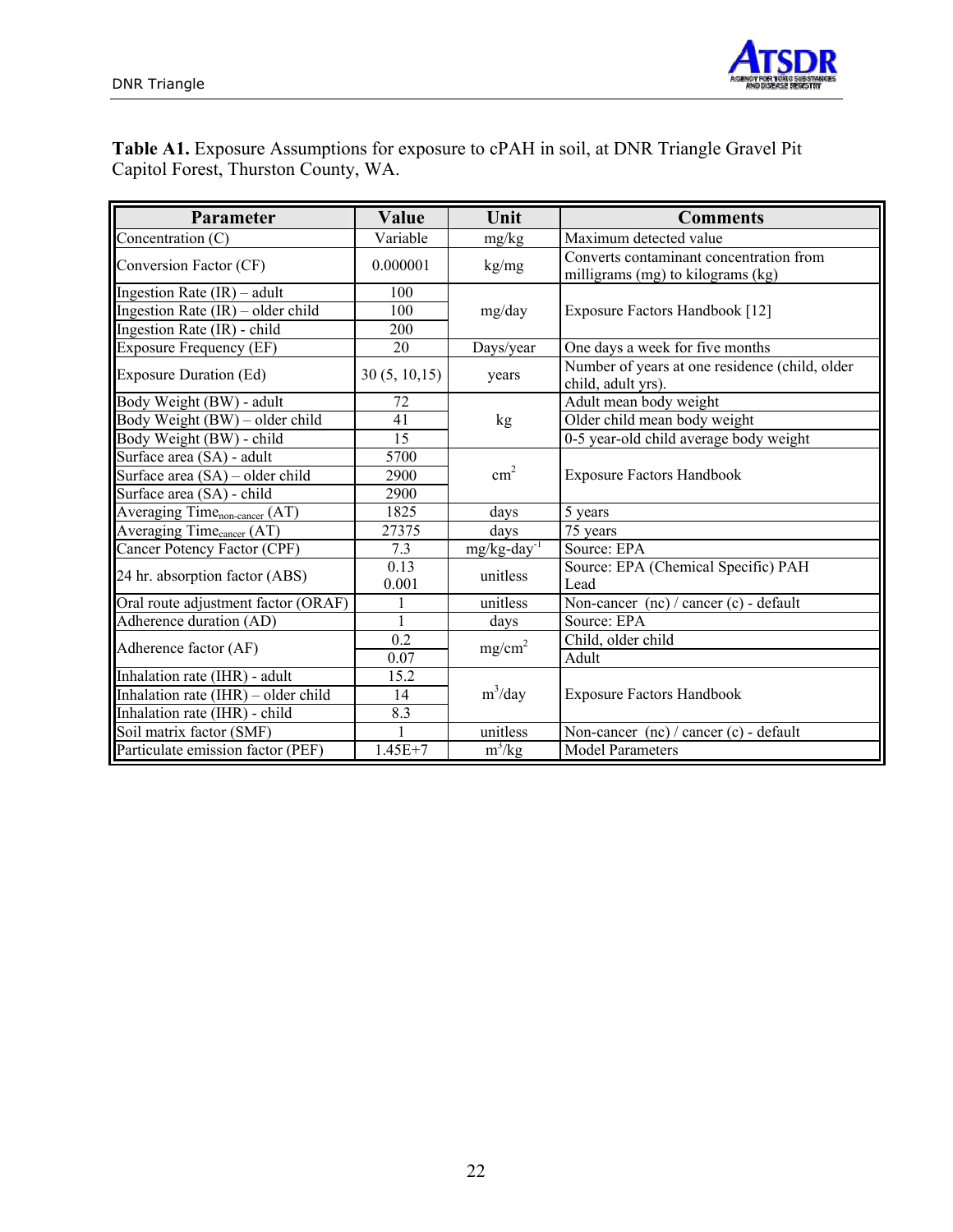

**Lead Exposure TWA scenario used in the IEUBK model** –  $PbS_{home} = 200$  ppm (Soil lead default value for home) Dry months  $= 5$  $F_{site}$  = Frequency at site 1/10 of waking hours  $F_{home}$  = Frequency at home PbS = Soil lead concentration  $EF_{site} = Exposure Frequency at site during the dry months$  $EF_{home} = Exposure Frequency at site during the wet months$  $PbS<sub>total</sub> = Soil lead concentration by apportioning total exposure$ 

#### **Apportioning exposure across location according to hours awake**

Exposure frequency during dry days

 $F_{\text{site}}$  =  $\frac{1.2 \text{ hr/day} \times 1 \text{ day/ week}}{1.2 \text{ hr/day} \times 1 \text{ day/ week}}$ 12hr/day x 7 days/week

 $F_{\text{home}} = (1 - F_{\text{site}})$ 

Weighted soil concentration from home and site  $PbS<sub>dry</sub> = (PbS<sub>home</sub> x F<sub>home</sub>) + (PbS<sub>site</sub> x F<sub>site</sub>)$ 

Exposure during wet days

 $F_{\text{home}} = 12 \text{ hr/day} \times 7 \text{ days/ week} = 1$ 12hr/day x 7 days/week

 $PbS<sub>wet</sub> = (PbS<sub>home</sub> x F<sub>home</sub>) = 200 ppm$ 

#### **Apportioning exposure across location according to wet and dry months**

 $EF_{site} = (dry months/ 12 months)$ 

 $EF_{home} = (1 - EF_{site})$ 

 $PbS<sub>total</sub> = (PbS<sub>wet</sub> x EF<sub>home</sub>) + (PbS<sub>dry</sub> x EF<sub>site</sub>) = 220 ppm$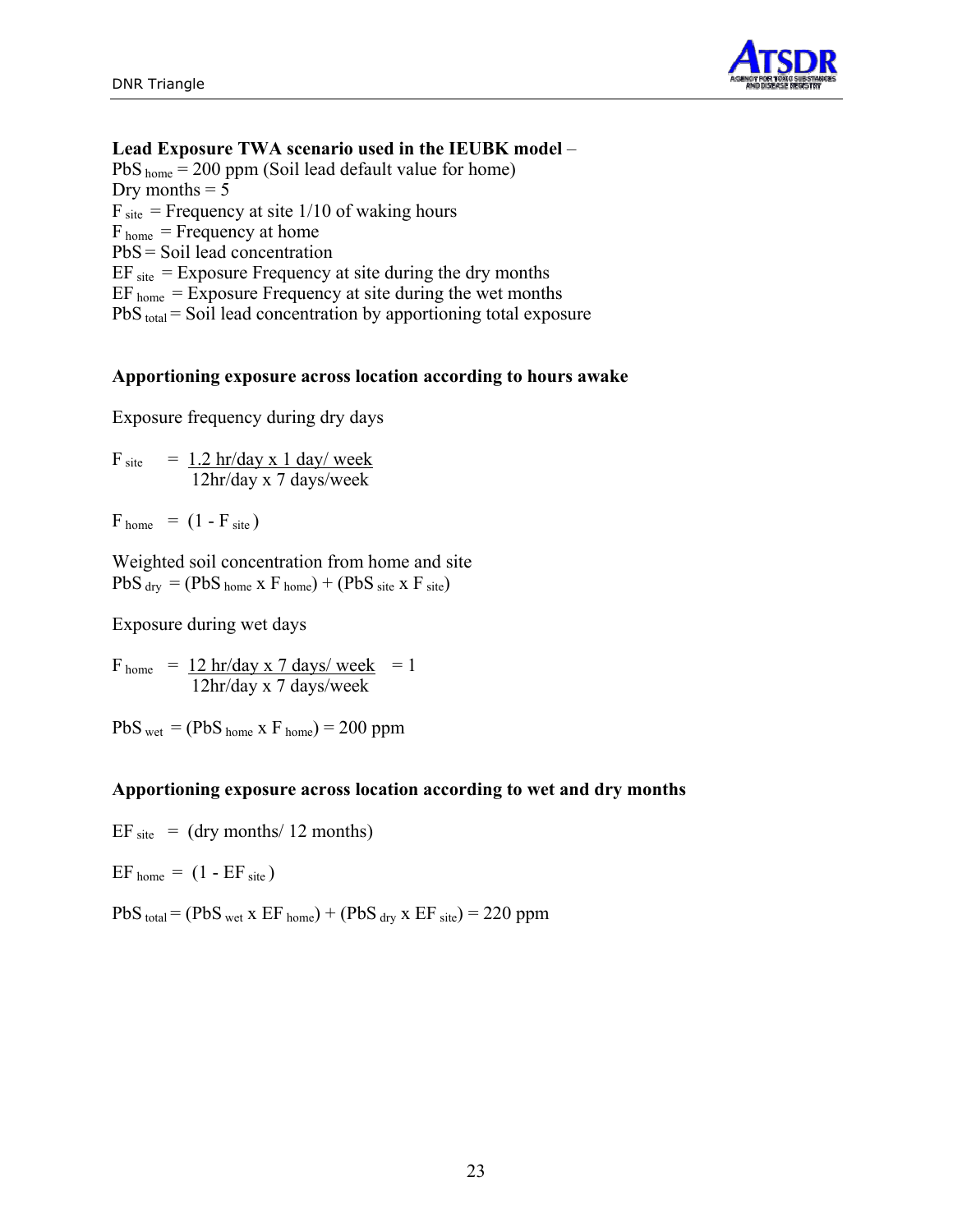

## *Off Road Vehicles usage Lead Soil Exposure Route*

#### **Lead Exposure TWA scenario used in the IEUBK model** –

PbS home = 200 ppm (Soil lead default value for home) Dry months  $= 5$  $F_{site}$  = Frequency at site 1/5 of waking hours  $F_{home}$  = Frequency at home PbS = Soil lead concentration  $EF<sub>site</sub> = Exposure Frequency at site during the dry months$  $EF_{home} = Exposure Frequency at site during the wet months$  $PbS<sub>total</sub> = Soil$  lead concentration by apportioning total exposure

#### **Apportioning exposure across location according to hours awake**

Exposure frequency during dry days

 $F_{\text{site}}$  = 2.4 hr/day x 1 day/ week 12hr/day x 7 days/week

 $F_{home} = (1 - F_{site})$ 

Weighted soil concentration from home and site  $PbS<sub>dry</sub> = (PbS<sub>home</sub> x F<sub>home</sub>) + (PbS<sub>site</sub> x F<sub>site</sub>)$ 

Exposure during wet days

 $F_{\text{home}} = 12 \text{ hr/day} \times 7 \text{ days/ week} = 1$ 12hr/day x 7 days/week

 $PbS<sub>wet</sub> = (PbS<sub>home</sub> x F<sub>home</sub>) = 200 ppm$ 

#### **Apportioning exposure across location according to wet and dry months**

 $EF_{site} = (dry months/ 12 months)$ 

 $EF_{home} = (1 - EF_{site})$ 

 $PbS<sub>total</sub> = (PbS<sub>wet</sub> x EF<sub>home</sub>) + (PbS<sub>dry</sub> x EF<sub>site</sub>) = 241.87 ppm$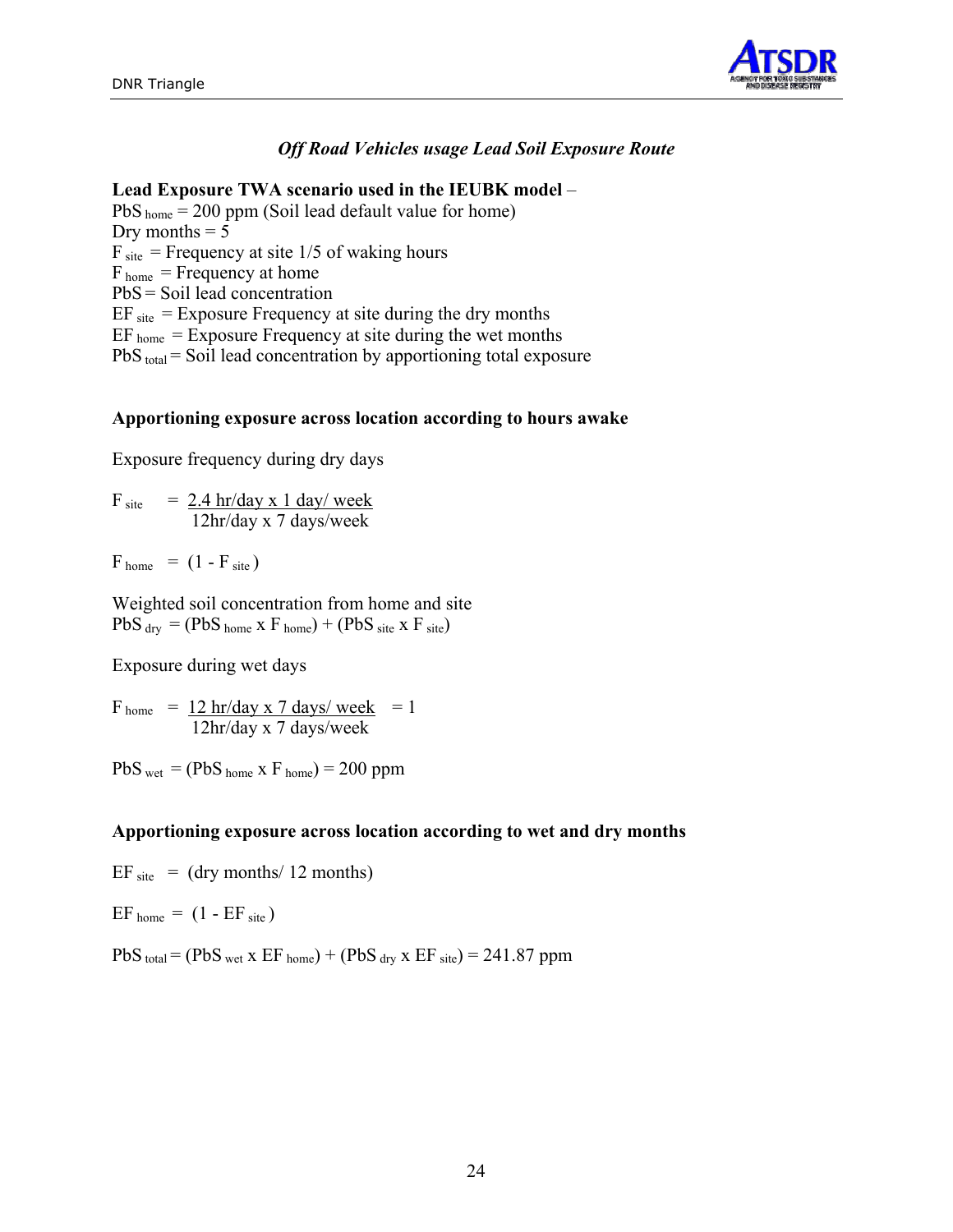

### *Soil Exposure Route– cPAH Non-cancer*

**Table A2.** Non-cancer hazard calculations resulting from exposure to cPAH in soil samples from DNR Triangle Gravel Pit Capitol Forest, Thurston County, WA.

| Contaminant Concen | <b>TEQ</b><br>tration<br>(ppm)<br>(mg/kg) | <b>Scenarios</b> | <b>Estimated Dose</b><br>(mg/kg/day) |                                |                               |                   | <b>LOAEL</b> | LOAEL/            |
|--------------------|-------------------------------------------|------------------|--------------------------------------|--------------------------------|-------------------------------|-------------------|--------------|-------------------|
|                    |                                           |                  | Incidental<br>Ingestion of<br>Soil   | Dermal<br>Contact<br>with Soil | Inhalation of<br>Particulates | <b>Total Dose</b> | (mg/kg/day)  | <b>Total Dose</b> |
| cPAH               | 5.2                                       | Child            | 3.80E-6                              | $2.51E-5$                      | 1.09E-8                       | 2.89E-5           | $10E + 0$    | 346,020           |
|                    |                                           | Older Child      | 6.95E-7                              | 9.17E-6                        | 6.71E-9                       | 9.87E-6           |              | 1,013,171         |
|                    |                                           | Adult            | 3.96E-7                              | 3.59E-6                        | 4.15E-9                       | $3.99E-6$         |              | 2,506,265         |

### **Soil Exposure Route – cPAH Cancer**

**Table A3**. Cancer risk resulting from exposure to cPAH in soil samples from DNR Triangle Gravel Pit Capitol Forest, Thurston County, WA.

| Contaminant Concentra  cancer | <b>TEQ</b><br>tion (ppm) | <b>EPA</b><br><b>Group</b> | Cancer<br><b>Potency</b><br>Factor<br>$(mg/kg-day^{-1})$ | <b>Scenarios</b> | <b>Increased Cancer Risk</b>       |                                |                               | <b>Total</b><br>Cancer |
|-------------------------------|--------------------------|----------------------------|----------------------------------------------------------|------------------|------------------------------------|--------------------------------|-------------------------------|------------------------|
|                               |                          |                            |                                                          |                  | Incidental<br>Ingestion of<br>Soil | Dermal<br>Contact<br>with Soil | Inhalation of<br>Particulates | <b>Risk</b>            |
| cPAH                          | 5.2                      | B <sub>2</sub>             | 7.3                                                      | Child            | 1.85E-6                            | 6.97E-7                        | 5.29E-9                       | 2.56E-6                |
|                               |                          |                            |                                                          | Older Child I    | 6.76E-7                            | 5.10E-7                        | $6.53E-9$                     | 1.19E-6                |
|                               |                          |                            |                                                          | Adult            | 5.78E-7                            | 3.00E-7                        | $6.06E-9$                     | 8.84E-7                |

Lifetime cancer risk: 2.56E-6 + 1.19E-6 + 8.84E-7 = 4.63E-6